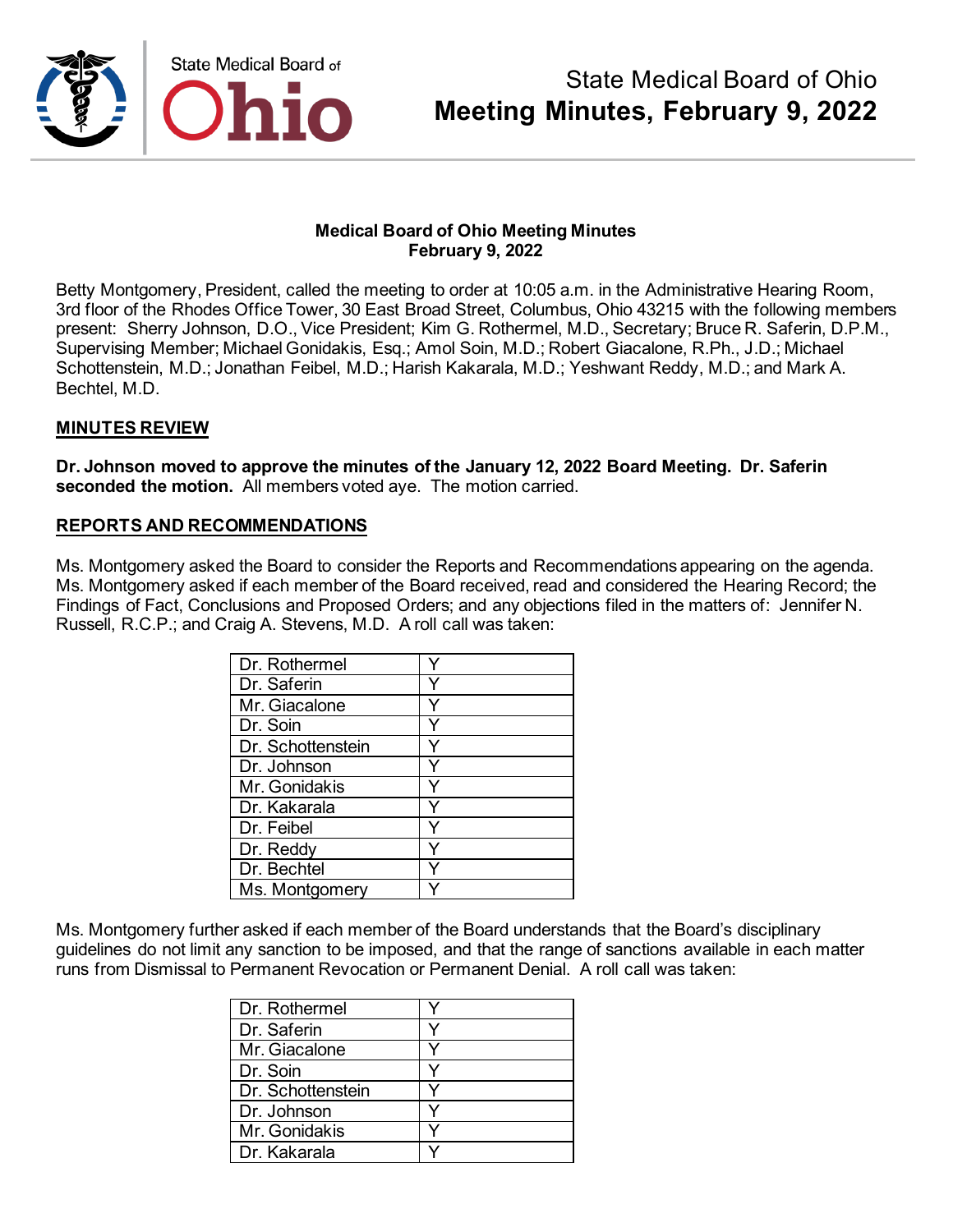| Dr. Feibel     |  |
|----------------|--|
| Dr. Reddy      |  |
| Dr Bechtel     |  |
| Ms. Montgomery |  |

Ms. Montgomery further asked if each member of the Board understands that in each matter eligible for a fine, the Board's fining guidelines allow for imposition of the range of civil penalties, from no fine to the statutory maximum amount of \$20,000. A roll call was taken:

| Dr. Rothermel     |   |
|-------------------|---|
| Dr. Saferin       |   |
| Mr. Giacalone     |   |
| Dr. Soin          |   |
| Dr. Schottenstein |   |
| Dr. Johnson       | Y |
| Mr. Gonidakis     |   |
| Dr. Kakarala      |   |
| Dr. Feibel        |   |
| Dr. Reddy         | Y |
| Dr. Bechtel       |   |
| Ms. Montgomery    |   |

Ms. Montgomery stated that in accordance with the provision in section 4731.22(F)(2), Ohio Revised Code, specifying that no member of the Board who supervises the investigation of a case shall participate in further adjudication of the case, the Secretary and Supervising Member must abstain from further participation in the adjudication of any disciplinary matters. In the disciplinary matters before the Board today, Dr. Rothermel served as Secretary and Dr. Saferin served as Supervising Member.

### **Jennifer N. Russell, R.C.P.**

Ms. Montgomery directed the Board's attention to the matter of Jennifer N. Russell, R.C.P. No objections have been filed. Ms. Lee was the Hearing Examiner.

A request to address the Board has been filed on behalf of Ms. Russell. However, Ms. Russell is unable to attend today's meeting due to unforeseen circumstances that are not within her control. Ms. Russell has asked to present her thoughts in writing, and this request has been granted. A copy of Ms. Russell's written statement has been provided to Board members.

**Dr. Reddy moved to accept Ms. Russell's written statement. Dr. Bechtel seconded the motion.** All members voted aye, except Dr. Rothermel and Dr. Saferin, who abstained. The motion carried.

Ms. Anderson noted that Ms. Russell has requested that an additional exhibit be added to the hearing record. Ms. Montgomery stated that the document has not been presented to the Hearing Examiner, and therefore it would be inappropriate to add it to the record. Dr. Feibel requested a formal vote on this matter.

**Dr. Feibel moved to accept the admission of the additional exhibit into the hearing record. Dr. Reddy seconded the motion.** All members voted nay, except Dr. Rothermel and Dr. Saferin, who abstained. The motion did not carry.

Dr. Feibel stated that he made the motion because he felt it was a Board decision and the Board members should be on record that they agree with Ms. Montgomery. Ms. Montgomery questioned whether this matter is a Board decision, but appreciated the request to have a Board vote on the matter. Ms. Montgomery reiterated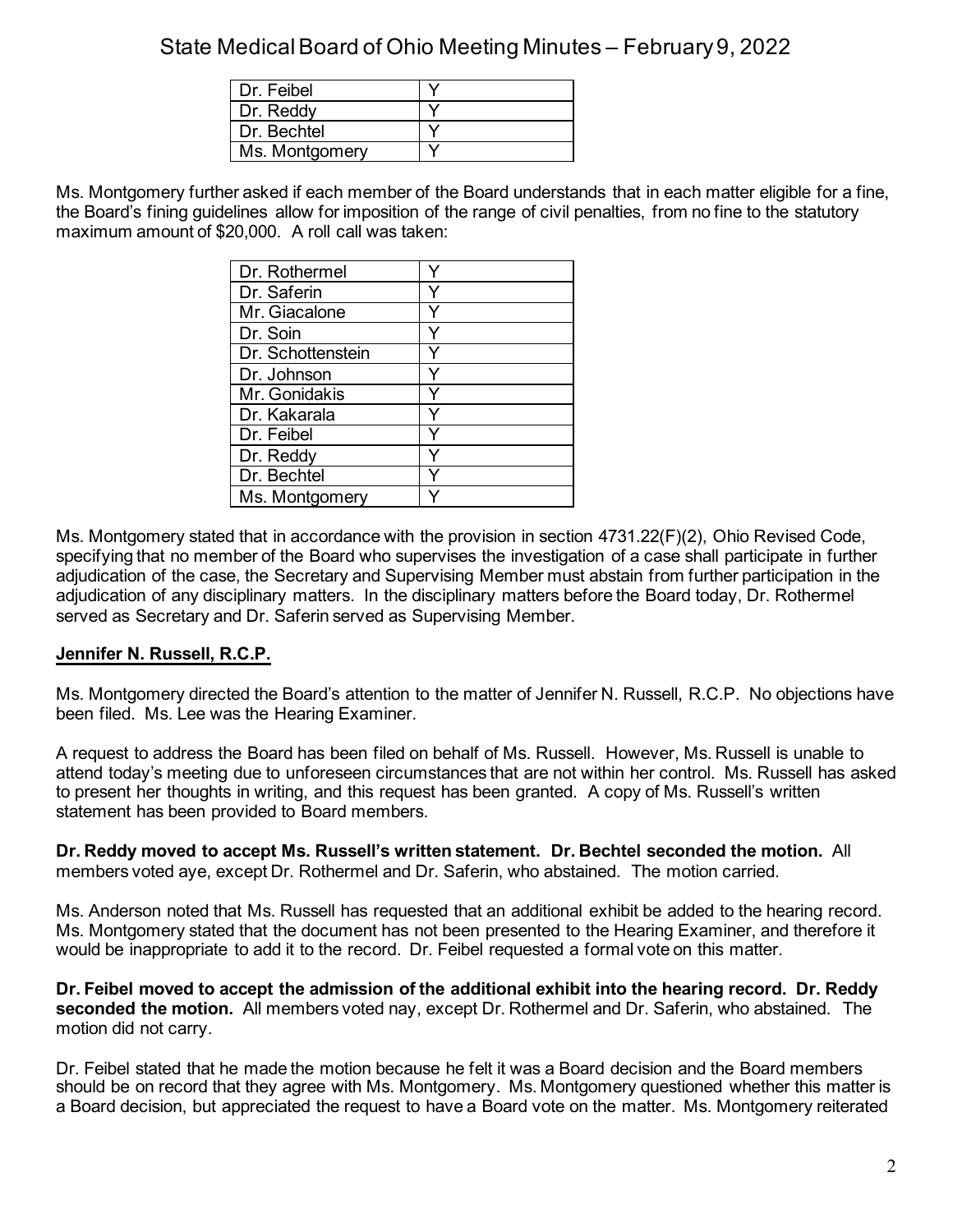that the Board should not supplement a hearing examiner's report and recommendation with a document that has not been reviewed by the hearing examiner.

The Board Parliamentarian, Mr. Taylor, will read Ms. Russell's written comments into the record. Five minutes will be allowed for the address.

Mr. Taylor read Ms. Russell's statement:

I cannot express enough how truly sorry I am for causing that horrible accident on November 16th, 2015.

I know my decision to drink and drive is inexcusable. I would give anything to go back and change my decision from that day.

I caused so much pain and suffering to my victims as well as my family.

After my car accident, I completed an inpatient program at Pocono Mountain Recovery Center. I focused on individual therapy, group and family therapy, as well as AA (Alcoholics Anonymous) and NA (Narcotics Anonymous) meetings.

During my year of incarceration I spent many hours reflecting on my mistakes. I participated in weekly AA and NA meetings. I have a better understanding of the tools I need to ensure I never make another mistake like this again.

Growing up I dreamed of helping people. One of my biggest accomplishments in life was graduating college.

I truly valued my career as a respiratory therapist. I worked for Select Specialty Hospital for over 13 years. I learned so much and grew as a therapist. It was such a rewarding job.

I would love the opportunity to continue my career and passion for helping and serving others. I would also love to help my family financially again.

Thank you so much for your time.

Jennifer Russell

Ms. Montgomery asked if the Assistant Attorney General wished to respond. Mr. Puckett stated that he wished to respond.

Mr. Puckett stated that the Hearing Examiner had logically reasoned through what had been a difficult and emotional case. As part of her analysis, the Hearing Examiner had reviewed two other cases which had been previously considered by the Board which involved egregious moral actions; in one case the licensee did not take immediate responsibility for his actions while intoxicated, and in the other case the license did take responsibility. Based on that, Mr. Puckett believed the Hearing Examiner has outlined an order, including suspension of license and conditions for reinstatement, that closely resembles the history of a more similar case.

#### **Dr. Bechtel moved to approve and confirm the Proposed Findings of Fact, Conclusions of Law, and Proposed Order in the matter of Ms. Russell. Dr. Feibel seconded the motion.**

Ms. Montgomery stated that she will now entertain discussion in the above matter.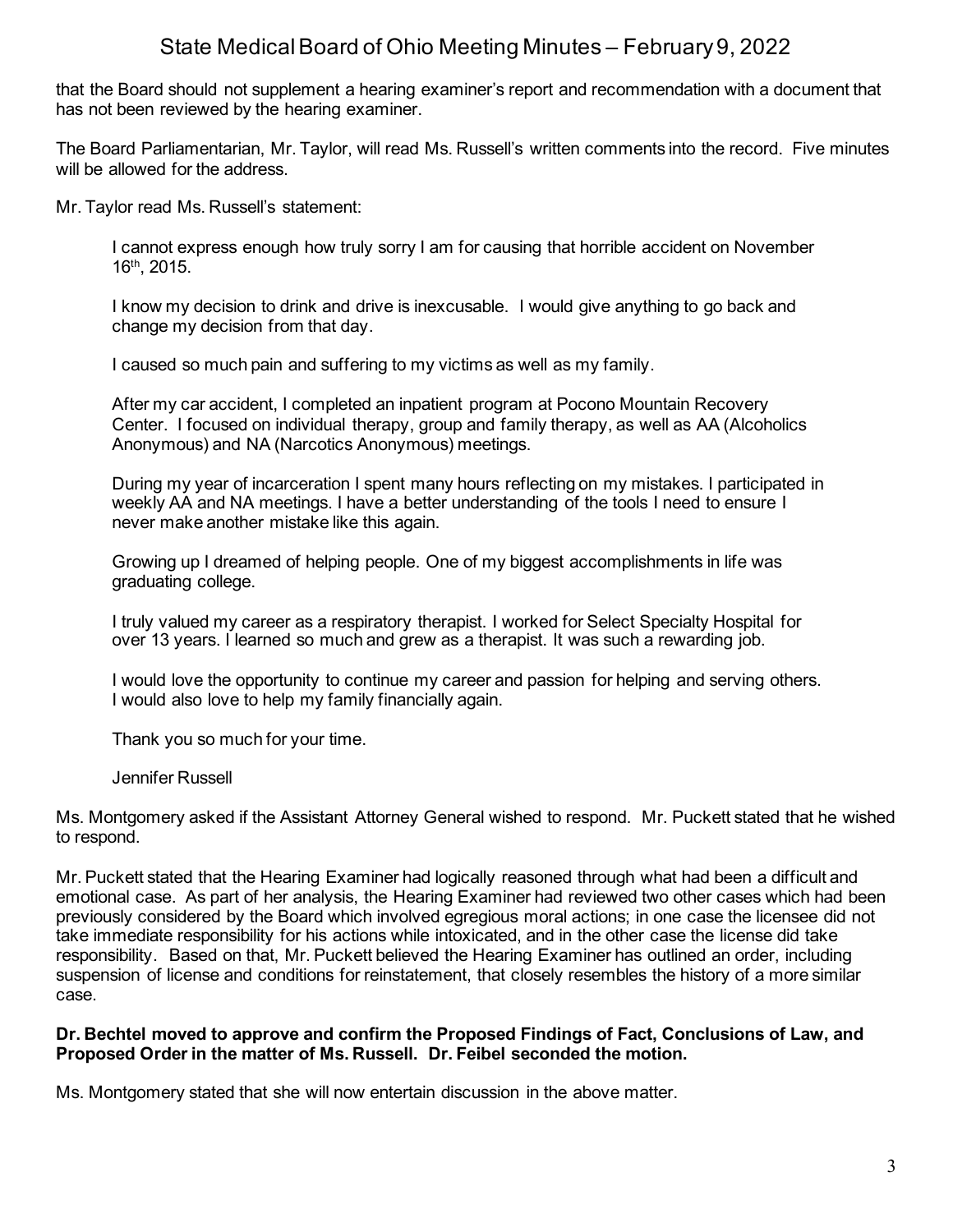Dr. Schottenstein stated that this is a case of mitigation with clearly aggravating factors. Specifically, Ms. Russell's conduct resulted in severe injury and trauma to six people, including four children, and her behavior had been reckless. However, there are also mitigating factors present:

- Ms. Russell has no prior disciplinary record.
- There was no dishonest or selfish motive.
- Dr. Schottenstein believed this was an isolated incident that is unlikely to recur.
- Ms. Russell has made full and free disclosure to the Board.
- Ms. Russell has taken interim remedial measures such as self-reporting for chemical dependency treatment, even in the absence of a formal diagnosis.
- Dr. Schottenstein perceived genuine and heartfelt remorse from Ms. Russell.
- Witness testimony at the hearing painted a glowing picture of Ms. Russell.
- At Ms. Russell's criminal trial, the father of injured children testified on her behalf, which Dr. Schottenstein found compelling.
- Dr. Schottenstein believed that Ms. Russell takes full responsibility for her conduct.

Dr. Schottenstein agreed with the Hearing Examiner that the Board would be within its rights to order a demonstration of competency because Ms. Russell has been out of practice since 2018. However, Ms. Russell has an active license, so it is a different situation from someone is applying to reinstate or restore an expired license. Nevertheless, the citation issued to Ms. Russell includes the allegation that she has been out of practice for more than two years. The Board can require a demonstration of competency because Ms. Russell agreed to that requirement in the hearing. One option available to Ms. Russell to demonstrate competency under the Proposed Order is to earn the green zone for two consecutive quarters on the assessments from the National Board for Respiratory Care's Credential Maintenance Program. Ms. Russell testified at hearing that she is current with her maintenance of credential requirements, so hopefully this will not be too burdensome for her.

Dr. Schottenstein supported the Proposed Order, opining that it is appropriate given the balance of aggravating and mitigating factors in this tragic case.

Ms. Montgomery asked if the Board should consider adding monitoring and drug testing requirements to the Order. Dr. Schottenstein noted that Ms. Russell does not have a formal diagnosis of chemical dependency, chemical dependency is not alleged in her citation, and she has not authorized an Eastway waiver. Therefore, adding impairment-related conditions would create a due process procedural issue. Mr. Wilcox agreed, stating that even though Ms. Russell said in her hearing that she would agree to monitoring such as urine screens, she did not provide a precise waiver of Eastway.

A vote was taken on Dr. Bechtel's motion to approve and confirm.

| Dr. Rothermel     | Abstain |
|-------------------|---------|
| Dr. Saferin       | Abstain |
| Mr. Giacalone     |         |
| Dr. Soin          |         |
| Dr. Schottenstein |         |
| Dr. Johnson       |         |
| Mr. Gonidakis     | N       |
| Dr. Kakarala      |         |
| Dr. Feibel        |         |
| Dr. Reddy         |         |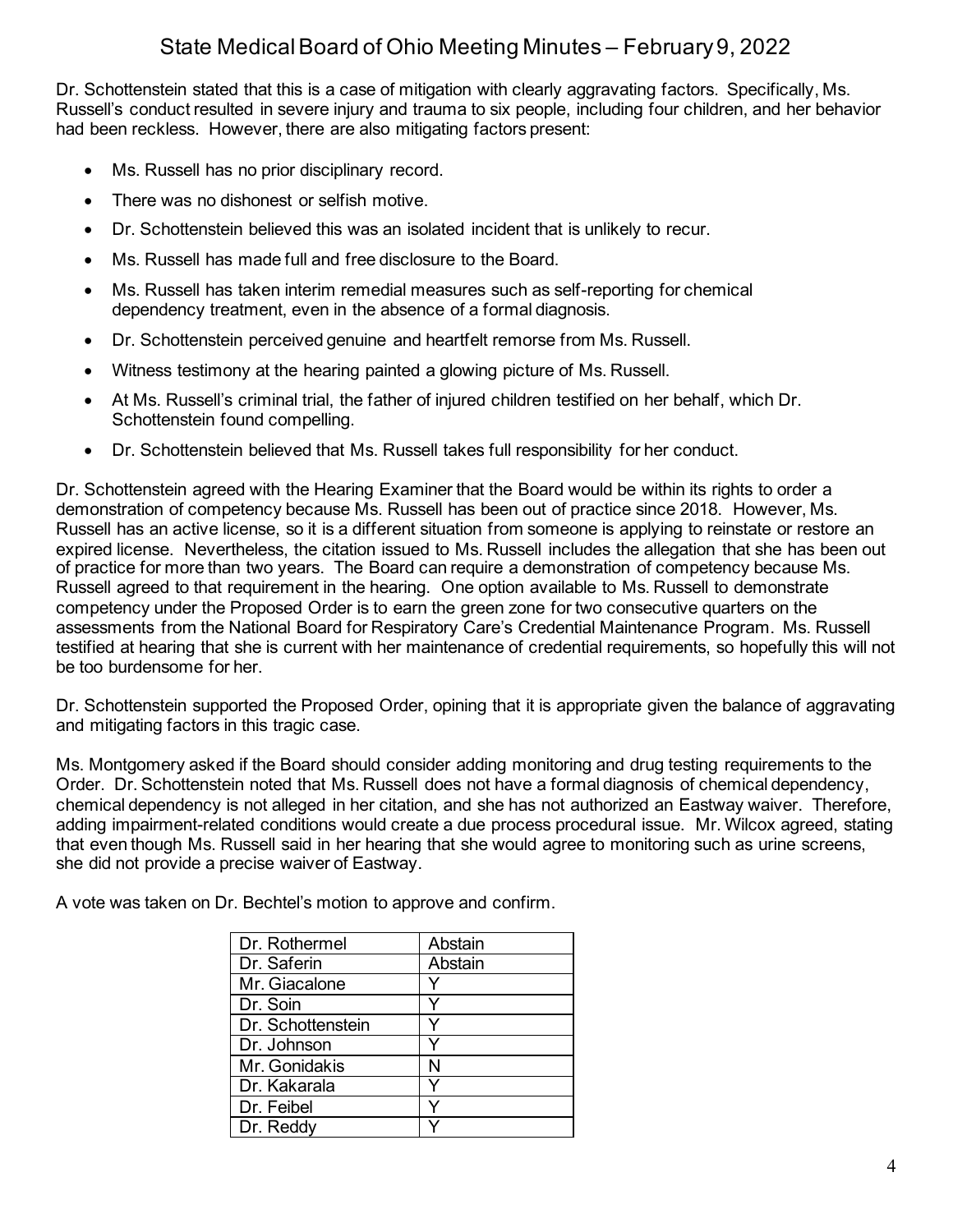| Dr Bechtel     |  |
|----------------|--|
| Ms. Montgomery |  |

The motion carried.

#### **Craig A. Stevens, M.D.**

Ms. Montgomery directed the Board's attention to the matter of Craig A. Stevens, M.D. No objections have been filed. Ms. Lee was the Hearing Examiner.

#### **Dr. Kakarala moved to approve and confirm the Proposed Findings of Fact, Conclusions of Law, and Proposed Order in the matter of Dr. Stevens. Dr. Johnson seconded the motion.**

Ms. Montgomery stated that she will now entertain discussion in the above matter.

Ms. Montgomery noted that the Hearing Examiner had commented in the Report and Recommendation about what the Board should do based on Dr. Stevens having been charged with crimes but not yet convicted. Ms. Montgomery stated, with all due respect to the Hearing Examiner, that the Board members understand the difference between guilt and innocence. Ms. Montgomery did not agree with the Hearing Examiner that the Board cannot impose a fine in this matter. Ms. Montgomery opined that there should be a fine attached to this order, noting that this is a bootstrap case from North Carolina involving six counts related to pedophilia.

Dr. Feibel agreed with Ms. Montgomery and stated that he would support a fine in this case. Dr. Feibel added that the Board should monitor this case closely so that as soon as there is a verdict in the criminal trial, it can be brought back to the Board as expeditiously as possible.

Dr. Sion appreciated Ms. Montgomery's comments and stated that he understood the implications of the rule of law in this matter. Noting the charges against Dr. Stevens of having taken indecent liberties with minors, Dr. Soin agreed with Dr. Feibel that this case should be monitored closely.

Dr. Schottenstein stated that he would not support a fine based on an allegation. Dr. Schottenstein speculated that at some point, depending on how the criminal case unfolds, there will be a resolution in North Carolina which will generate another Notice of Opportunity for Hearing from the Board. The likelihood is that the Order which eventuates from the Notice will include a fine. Dr. Schottenstein supported the Proposed Order. Mr. Giacalone agreed with Dr. Schottenstein.

Ms. Montgomery did not disagree with Dr. Schottenstein and Mr. Giacalone, as long as the Board closely monitors the case so it can act quickly once a resolution is reached in North Carolina. Dr. Feibel also did not disagree with Dr. Schottenstein and Mr. Giacalone, but stated that if Dr. Stevens is found guilty, this matter is likely to come back to the Board as a proposed permanent surrender and have no fine. So, it is not a foregone conclusion that a fine will be levied against Dr. Stevens. Mr. Giacalone agreed with Dr. Feibel, but also noted that Dr. Stevens could be found not guilty.

Dr. Soin stated that Mr. Giacalone makes a very good point, but noted that it is really about protecting the public rather than collecting money. Dr. Soin stated that he was very persuaded by Dr. Schottenstein's and Mr. Giacalone's comments about fining Dr. Stevens at this time. Ms. Montgomery also found the comments persuasive.

A vote was taken on Dr. Kakarala's motion to approve and confirm.

| Dr. Rothermel | Abstain |
|---------------|---------|
| l Dr. Saferin | Abstain |
| Mr. Giacalone |         |
| Dr. Soin      |         |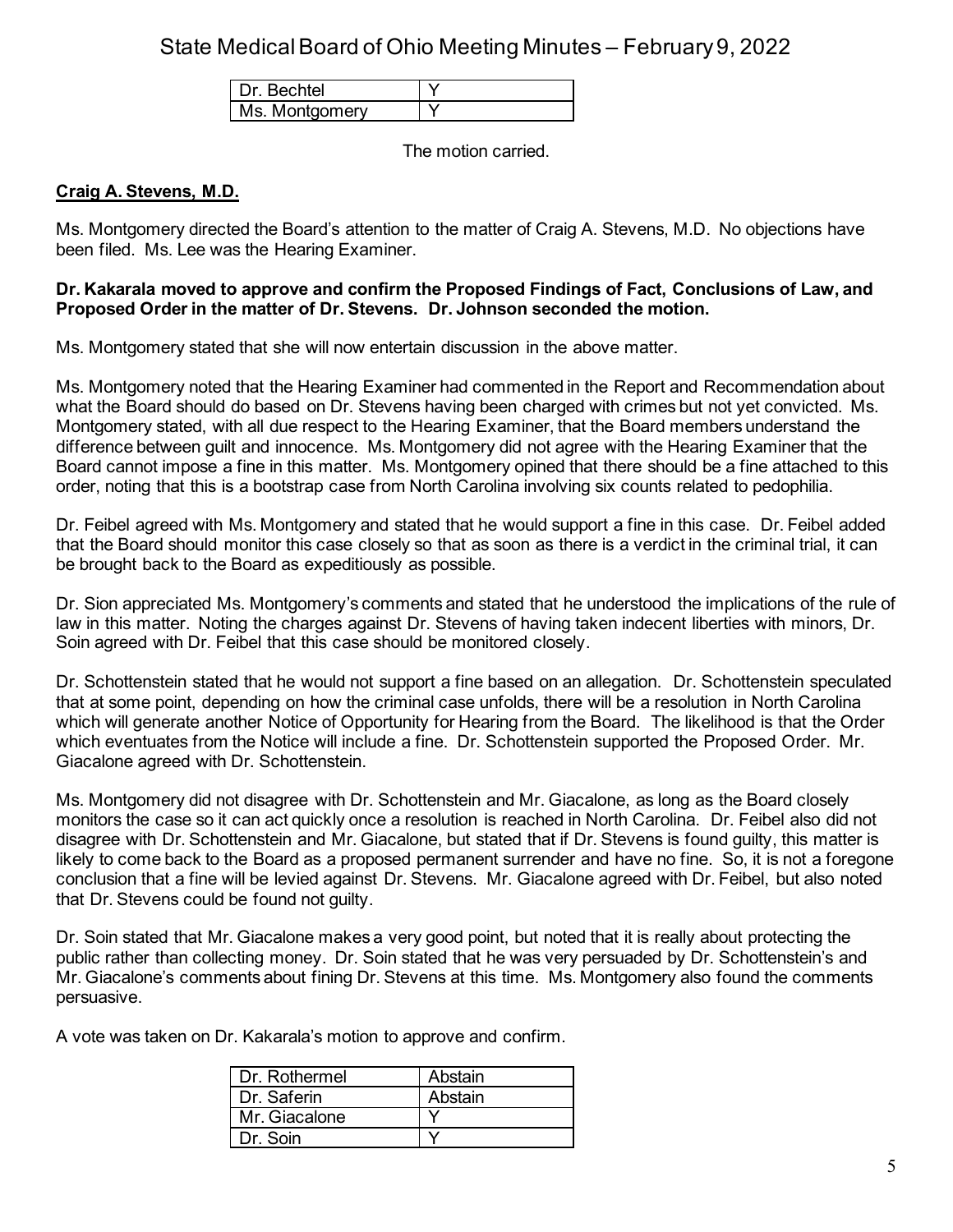| Dr. Schottenstein |  |
|-------------------|--|
| Dr. Johnson       |  |
| Mr. Gonidakis     |  |
| Dr. Kakarala      |  |
| Dr. Feibel        |  |
| Dr. Reddy         |  |
| Dr. Bechtel       |  |
| Ms. Montgomery    |  |

The motion carried.

# **PROPOSED FINDINGS AND PROPOSED ORDERS**

Ms. Montgomery stated that in the following matter, the Board issued a Notice of Opportunity for Hearing. No timely request for hearing was received. This matter was reviewed by a Hearing Examiner, who prepared Proposed Findings and Proposed Orders, and it is now before the Board for final disposition. This matter is disciplinary in nature, and therefore the Secretary and Supervising Member cannot vote. In this matter, Dr. Rothermel served as Secretary and Dr. Saferin served as Supervising Member.

## **Mary Margaret Hudson, R.C.P.**

**Dr. Bechtel moved to find that the allegations as set forth in the September 8, 2021 Notice of Opportunity for Hearing in the matter of Ms. Hudson have been proven to be true by a preponderance of the evidence and to adopt Ms. Lee's Proposed Findings and Proposed Order. Dr. Reddy seconded the motion.**

Ms. Montgomery stated that she will now entertain discussion in the above matter. No Board member offered discussion in this matter.

|  |  |  |  | A vote was taken on Dr. Bechtel's motion: |  |
|--|--|--|--|-------------------------------------------|--|
|--|--|--|--|-------------------------------------------|--|

| Dr. Rothermel     | Abstain |
|-------------------|---------|
| Dr. Saferin       | Abstain |
| Mr. Giacalone     |         |
| Dr. Soin          |         |
| Dr. Schottenstein |         |
| Dr. Johnson       |         |
| Mr. Gonidakis     |         |
| Dr. Kakarala      |         |
| Dr. Feibel        |         |
| Dr. Reddy         |         |
| Dr. Bechtel       |         |
| Ms. Montgomery    |         |

The motion carried.

### **FINDINGS, ORDERS, AND JOURNAL ENTRIES**

Ms. Montgomery stated that in the following matters, the Board issued Notices of Opportunity for Hearing, and documentation of Service were received for each. There were no timely requests for hearing filed, and more than 30 days have elapsed since the mailing of the Notices. These matters are therefore before the Board for final disposition. These matters are non-disciplinary in nature, and therefore all Board members may vote.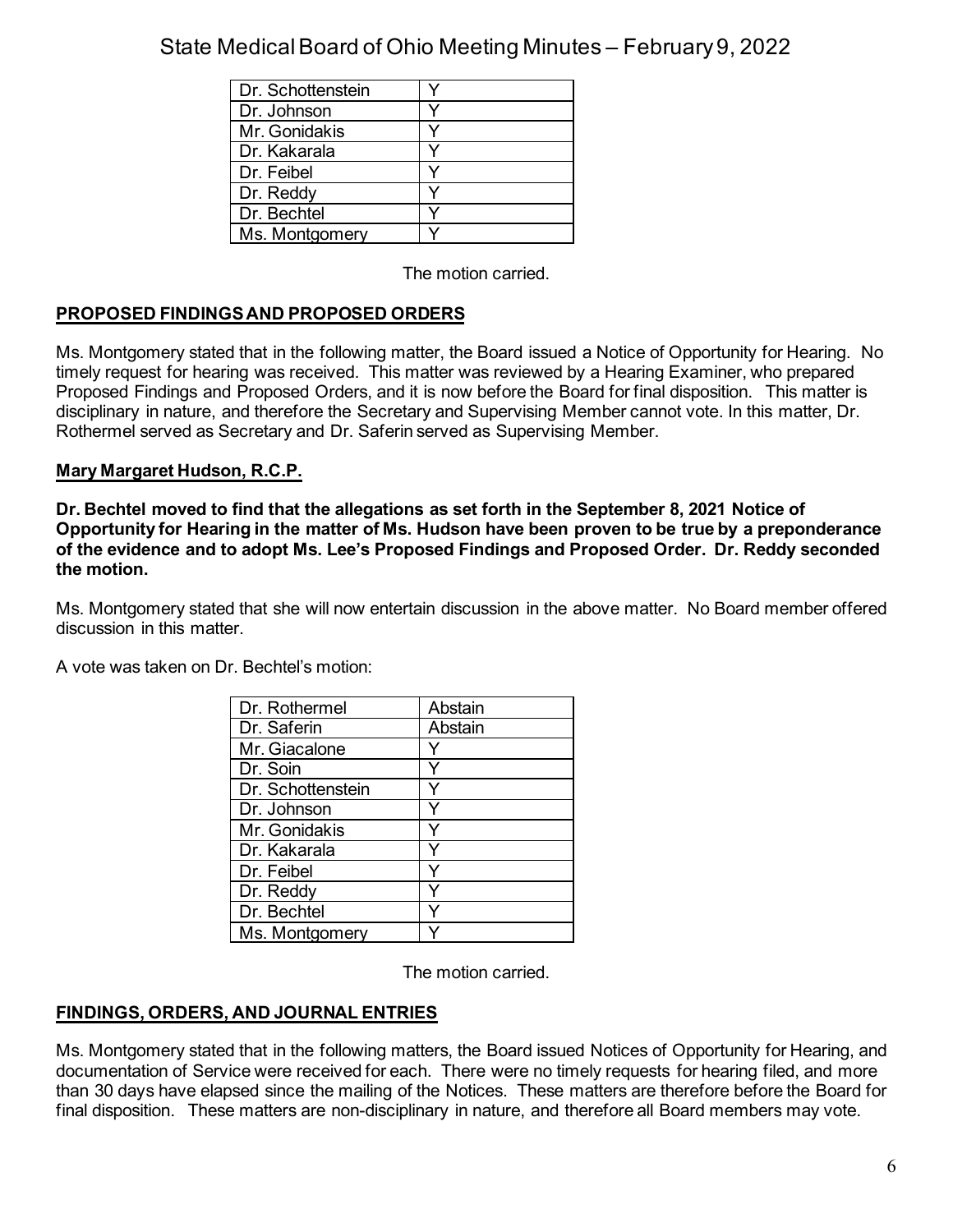## **Zachary K. Brogan, R.C.P.**

Ms. Montgomery stated that on December 8, 2021, the Board authorized issuance of a Notice of Opportunity for Hearing to Zachary K. Brogan, R.C.P., informing him that the State Medical Board of Ohio proposed to approve his application for restoration of a license to practice as a respiratory care professional, provided that he take and pass the Clinical Simulation Examination (CSE) because he has not been engaged in the active practice of respiratory care for more than two years.

**Dr. Bechtel moved to find that the facts set forth in the December 8, 2021 Notice of Opportunity for Hearing have been proven to be true by a preponderance of the evidence, and that the Board enter an Order, effective immediately upon mailing, approving Mr. Brogan's application for restoration, provided that he takes and passes the CSE within six months of the date of mailing of this order. Dr. Reddy seconded the motion.** A vote was taken:

| Dr. Rothermel     |  |
|-------------------|--|
| Dr. Saferin       |  |
| Mr. Giacalone     |  |
| Dr. Soin          |  |
| Dr. Schottenstein |  |
| Dr. Johnson       |  |
| Mr. Gonidakis     |  |
| Dr. Kakarala      |  |
| Dr. Feibel        |  |
| Dr. Reddy         |  |
| Dr. Bechtel       |  |
| Ms. Montgomery    |  |

The motion carried.

### **Jacob J. Franke**

Ms. Montgomery stated that on December 8, 2021, the Board authorized issuance of a Notice of Opportunity for a Hearing to Jacob J. Franke informing him that the State Medical Board of Ohio proposed to deny his application for a license to practice respiratory care, because he has not successfully passed an examination approved by the Board. Specifically, Mr. Franke has not provided documentation that he has completed the required Clinical Simulation Examination (CSE) to obtain Registered Respiratory Therapist certification.

**Dr. Reddy moved to find that the facts set forth in the December 8, 2021 Notice of Opportunity for Hearing have been proven to be true by a preponderance of the evidence, and that the Board enter an Order, effective immediately upon mailing, denying Mr. Franke's application for a license to practice respiratory care in Ohio. Dr. Bechtel seconded the motion.** A vote was taken:

| Dr. Rothermel     |  |
|-------------------|--|
| Dr. Saferin       |  |
| Mr. Giacalone     |  |
| Dr. Soin          |  |
| Dr. Schottenstein |  |
| Dr. Johnson       |  |
| Mr. Gonidakis     |  |
| Dr. Kakarala      |  |
| Dr. Feibel        |  |
| Dr. Reddy         |  |
| Dr. Bechtel       |  |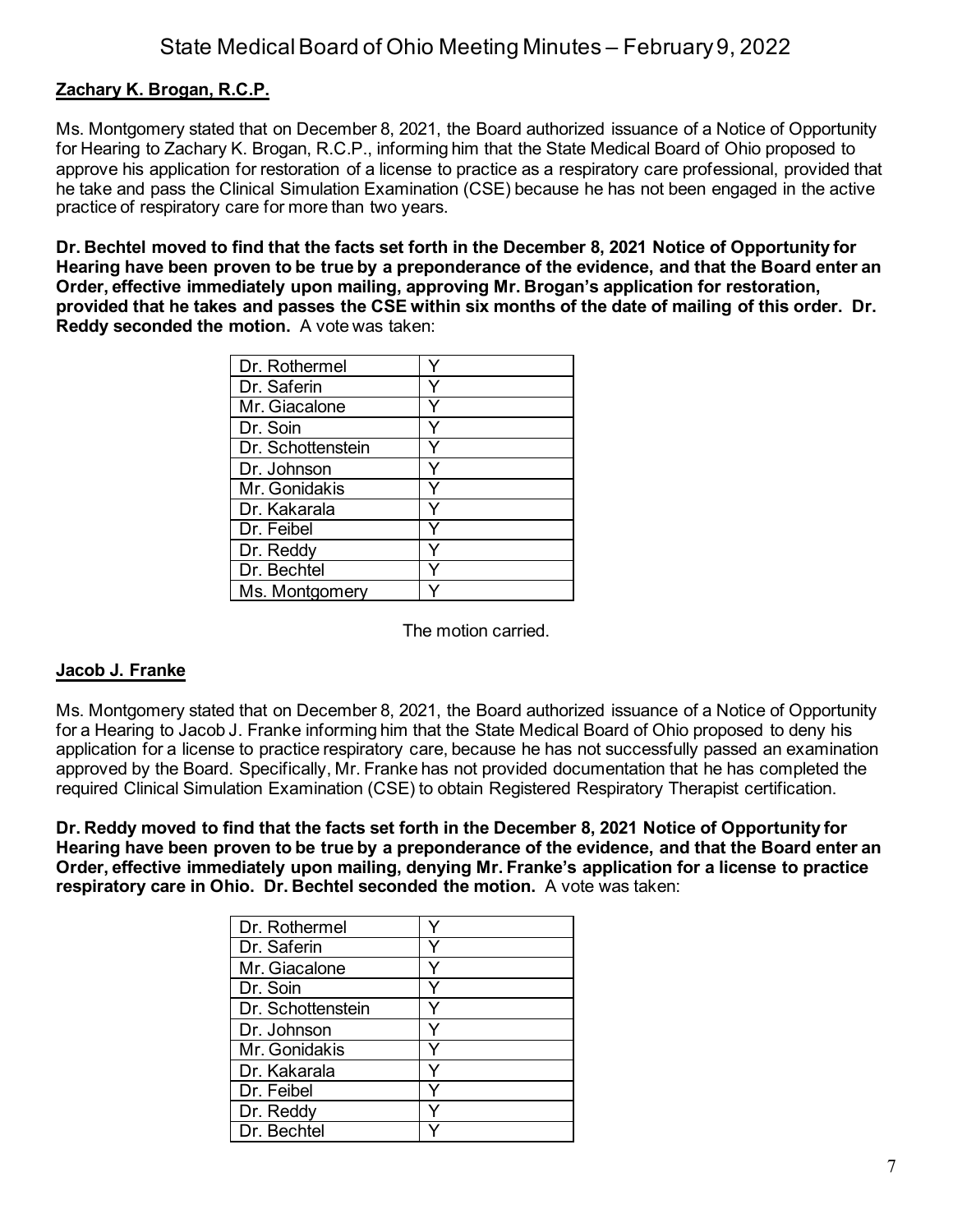Ms. Montgomery | Y

The motion carried.

### **Joseph A. Keller, M.D.**

Ms. Montgomery stated that on December 8, 2021, the Board authorized issuance of a Notice of Opportunity for Hearing to Joseph A. Keller, M.D., informing him that the State Medical Board of Ohio proposed to deny his application for a license to practice medicine and surgery due to the fact that Dr. Keller has not successfully completed at least 24 months of graduate medical education through the second-year level, or its equivalent as determined by the board, pursuant to Sections 4731.09, and 4731.04, Ohio Revised Code.

**Dr. Schottenstein moved to find that the facts set forth in the December 8, 2021 Notice of Opportunity for Hearing have been proven to be true by a preponderance of the evidence, and that the Board enter an Order, effective immediately upon mailing, denying Dr. Keller's application for a license to practice medical and surgery in Ohio. Dr. Johnson seconded the motion.** A vote was taken:

| Dr. Rothermel     |  |
|-------------------|--|
| Dr. Saferin       |  |
| Mr. Giacalone     |  |
| Dr. Soin          |  |
| Dr. Schottenstein |  |
| Dr. Johnson       |  |
| Mr. Gonidakis     |  |
| Dr. Kakarala      |  |
| Dr. Feibel        |  |
| Dr. Reddy         |  |
| Dr. Bechtel       |  |
| Ms. Montgomery    |  |

The motion carried.

### **Janine Kinney, M.T.**

Ms. Montgomery stated that on November 10, 2021, the Board authorized issuance of a Notice of Opportunity for Hearing to Janine Kinney, M.T., informing her that the State Medical Board of Ohio proposed to approve her application for a license to practice massage therapy provided that she take and pass the Massage and Bodywork Licensing Examination (MBLEx) due to the fact that Ms. Kinney has not engaged in the active practice of massage therapy for more than two years.

**Dr. Johnson moved to find that the facts set forth in the November 10, 2021 Notice of Opportunity for Hearing have been proven to be true by a preponderance of the evidence, and that the Board enter an Order, effective immediately upon mailing, approving Ms. Kinney's application for restoration, provided that she takes and passes the MBLEx within six months of the date of mailing of this order. Dr. Bechtel seconded the motion.** A vote was taken:

| Dr. Rothermel     |  |
|-------------------|--|
| Dr. Saferin       |  |
| Mr. Giacalone     |  |
| Dr. Soin          |  |
| Dr. Schottenstein |  |
| Dr. Johnson       |  |
| Mr. Gonidakis     |  |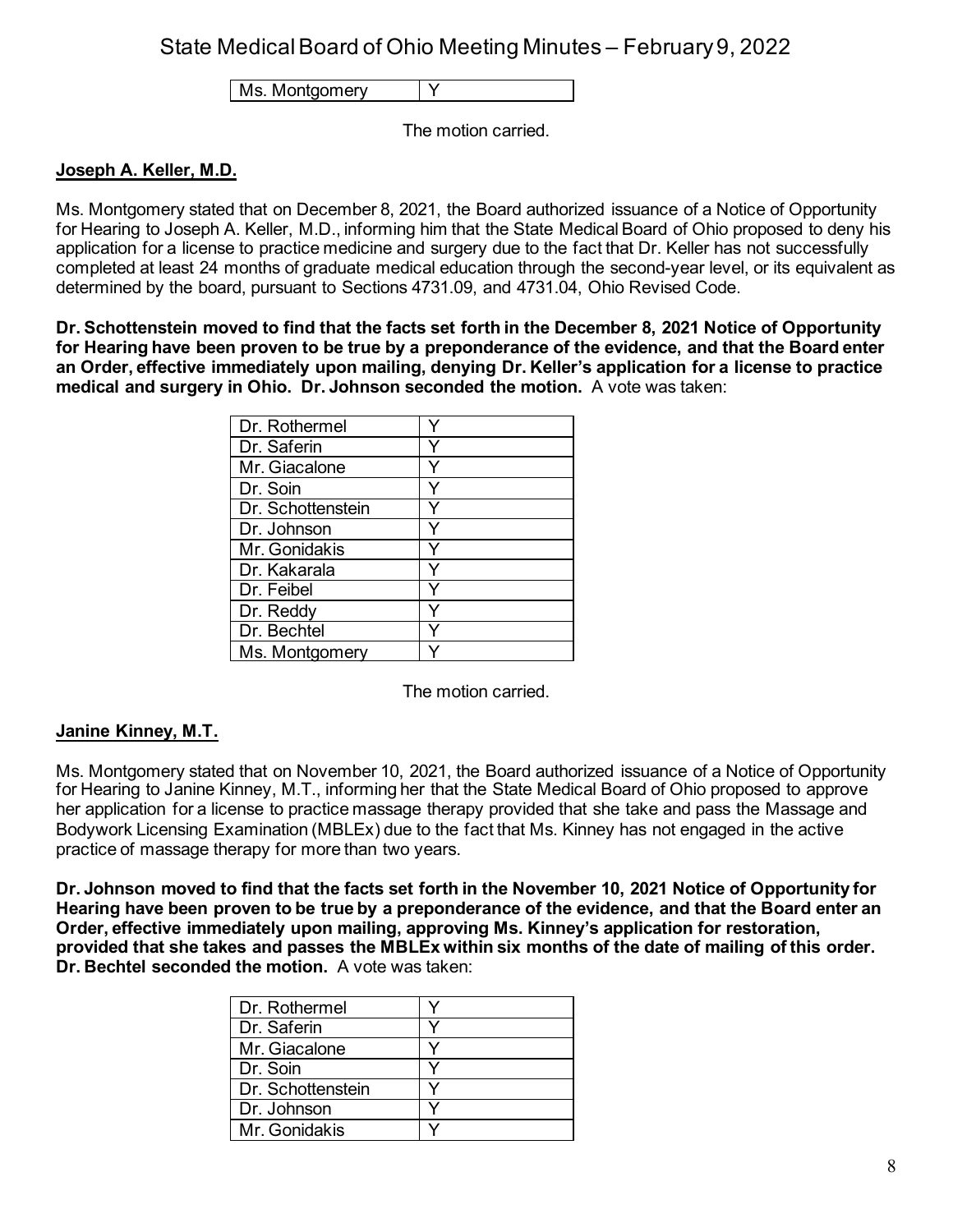| Dr. Kakarala   |  |
|----------------|--|
| Dr. Feibel     |  |
| Dr. Reddy      |  |
| Dr. Bechtel    |  |
| Ms. Montgomery |  |

The motion carried.

## **Justin R. McGill, M.T.**

Ms. Montgomery stated that on December 8, 2021, the Board authorized issuance of a Notice of Opportunity for Hearing to Justin R. McGill, M.T., informing him that the State Medical Board of Ohio proposed to approve his application for a license to practice massage therapy provided that he take and pass the Massage and Bodywork Licensing Examination (MBLEx) due to the fact that Mr. McGill has not engaged in the active practice of massage therapy for more than two years.

**Dr. Johnson moved to find that the facts set forth in the December 8, 2021 Notice of Opportunity for Hearing have been proven to be true by a preponderance of the evidence, and that the Board enter an Order, effective immediately upon mailing, approving Mr. McGill's application for restoration, provided that he takes and passes the MBLEx within six months of the date of mailing of this order. Dr. Kakarala seconded the motion.** A vote was taken:

| Dr. Rothermel     |  |
|-------------------|--|
| Dr. Saferin       |  |
| Mr. Giacalone     |  |
| Dr. Soin          |  |
| Dr. Schottenstein |  |
| Dr. Johnson       |  |
| Mr. Gonidakis     |  |
| Dr. Kakarala      |  |
| Dr. Feibel        |  |
| Dr. Reddy         |  |
| Dr. Bechtel       |  |
| Ms. Montgomery    |  |

The motion carried.

### **Joshua L. Montgomery, M.T.**

Ms. Montgomery stated that on October 13, 2021, the Board authorized issuance of a Notice of Opportunity for Hearing to Joshua L. Montgomery, M.T., informing him that the State Medical Board of Ohio proposed to approve his application for restoration of his license to practice massage therapy provided that he take and pass the Massage and Bodywork Licensing Examination (MBLEx) due to the fact that Mr. Montgomery has not engaged in the active practice of massage therapy for more than two years.

**Dr. Johnson moved to find that the facts set forth in the October 13, 2021 Notice of Opportunity for Hearing have been proven to be true by a preponderance of the evidence, and that the Board enter an Order, effective immediately upon mailing, approving Mr. Montgomery's application for restoration, provided that he takes and passes the MBLEx within six months of the date of mailing of this order. Dr. Bechtel seconded the motion.** A vote was taken:

| I Dr Rothermel |  |
|----------------|--|
| )r Saferin     |  |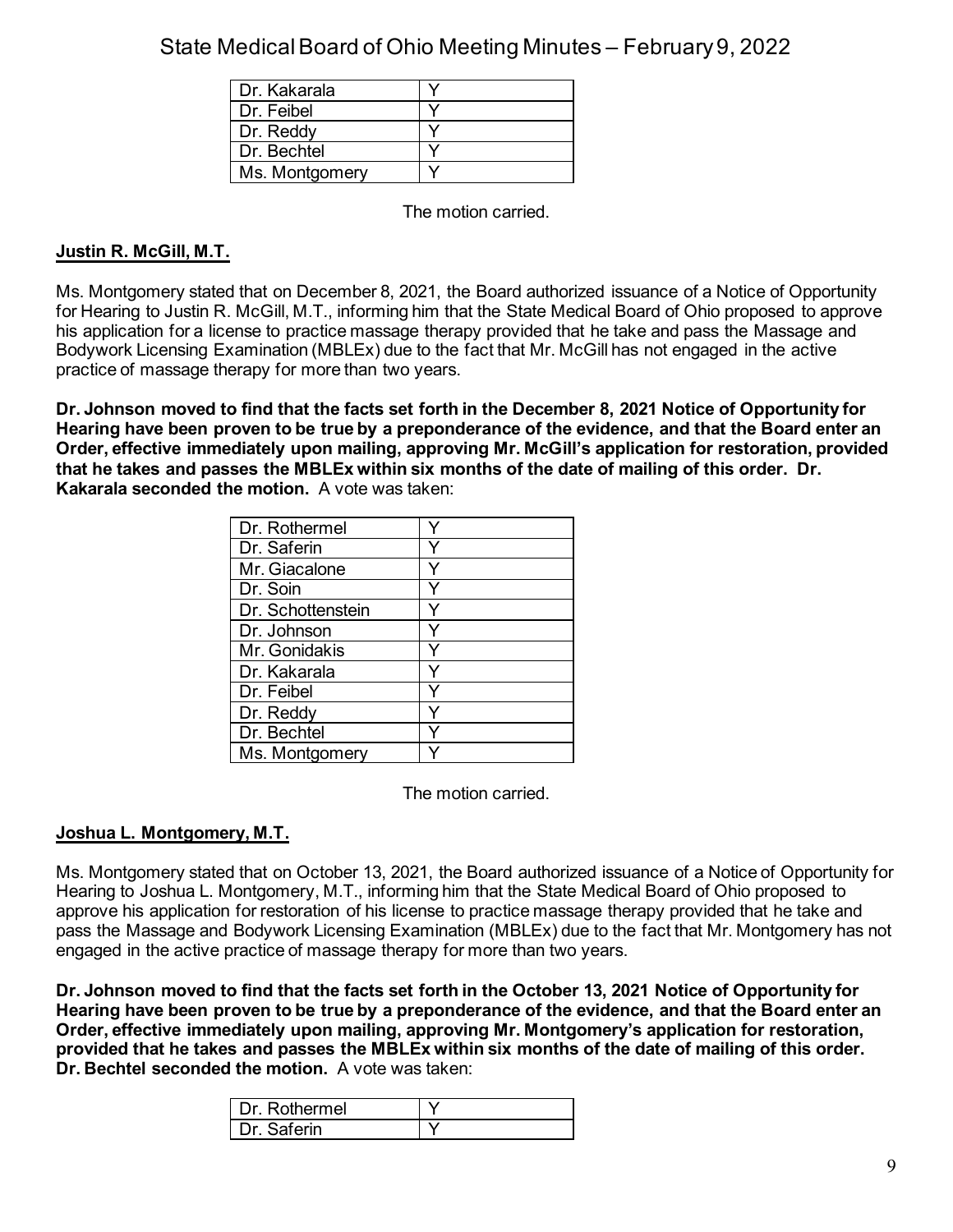| Mr. Giacalone     |  |
|-------------------|--|
| Dr. Soin          |  |
| Dr. Schottenstein |  |
| Dr. Johnson       |  |
| Mr. Gonidakis     |  |
| Dr. Kakarala      |  |
| Dr. Feibel        |  |
| Dr. Reddy         |  |
| Dr. Bechtel       |  |
| Ms. Montgomery    |  |

The motion carried.

## **Caleb D. McKenzie, M.T.**

Ms. Montgomery stated that on October 13, 2021, the Board authorized issuance of a Notice of Opportunity for Hearing to Caleb D. McKenzie, M.T., informing him that the State Medical Board of Ohio proposed to approve his application for restoration of his license to practice massage therapy provided that he take and pass the Massage and Bodywork Licensing Examination (MBLEx) due to the fact that Mr. McKenzie has not engaged in the active practice of massage therapy for more than two years.

**Dr. Reddy moved to find that the facts set forth in the October 13, 2021 Notice of Opportunity for Hearing have been proven to be true by a preponderance of the evidence, and that the Board enter an Order, effective immediately upon mailing, approving Mr. McKenzie's application for restoration, provided that he takes and passes the MBLEx within six months of the date of mailing of this order. Dr. Johnson seconded the motion.** A vote was taken:

| Dr. Rothermel     |  |
|-------------------|--|
| Dr. Saferin       |  |
| Mr. Giacalone     |  |
| Dr. Soin          |  |
| Dr. Schottenstein |  |
| Dr. Johnson       |  |
| Mr. Gonidakis     |  |
| Dr. Kakarala      |  |
| Dr. Feibel        |  |
| Dr. Reddy         |  |
| Dr. Bechtel       |  |
| Ms. Montgomery    |  |

The motion carried.

## **Elizabeth L. Morton, M.T.**

Ms. Montgomery stated that on December 8, 2021, the Board authorized issuance of a Notice of Opportunity for Hearing to Elizabeth L. Morton, M.T., informing her that the State Medical Board of Ohio proposed to approve her application for restoration of her license to practice massage therapy provided that she take and pass the Massage and Bodywork Licensing Examination (MBLEx) due to the fact that Ms. Morton has not engaged in the active practice of massage therapy for more than two years.

**Dr. Reddy moved to find that the facts set forth in the December 8, 2021 Notice of Opportunity for Hearing have been proven to be true by a preponderance of the evidence, and that the Board enter an**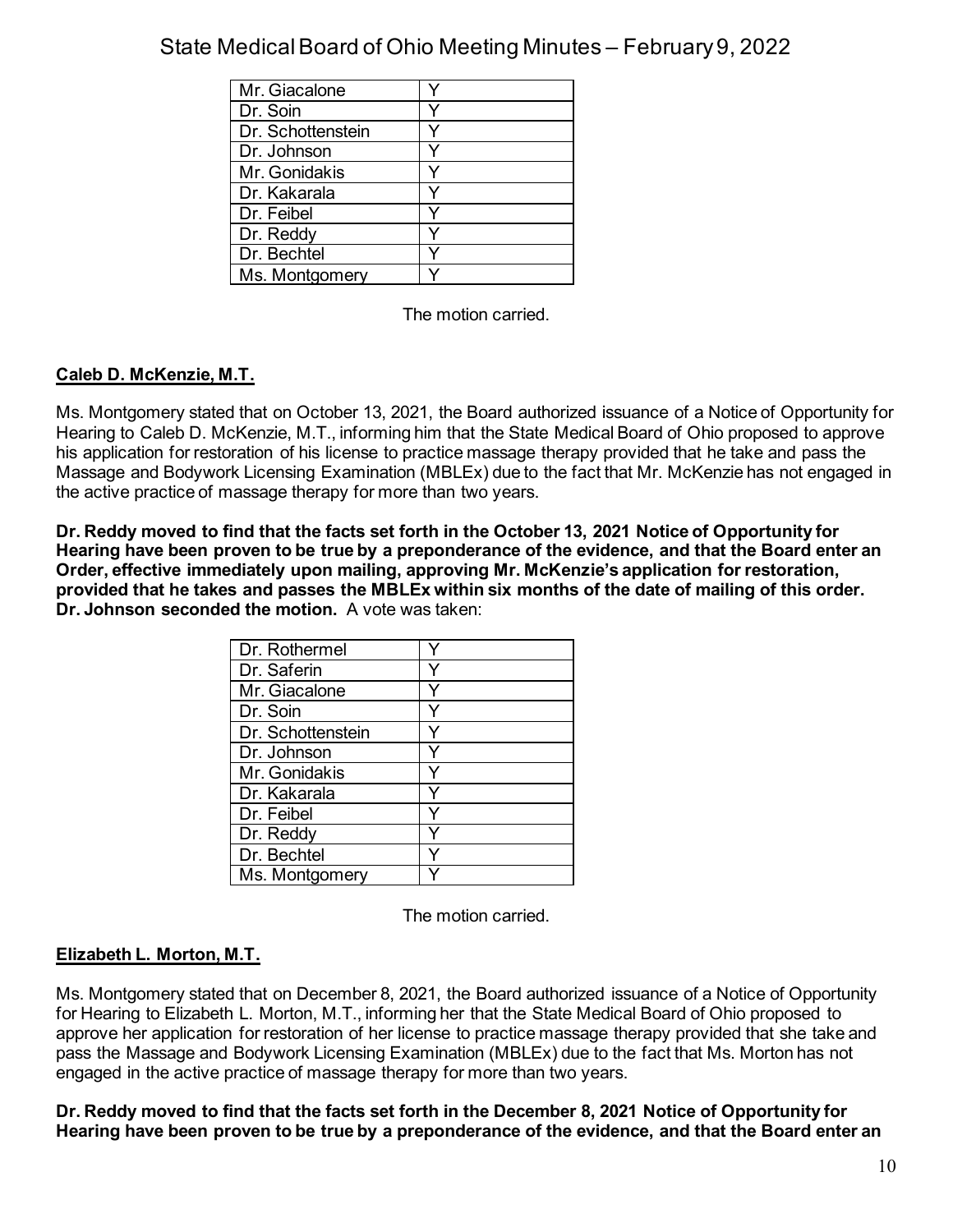**Order, effective immediately upon mailing, approving Ms. Morton's application for restoration, provided that she takes and passes the MBLEx within six months of the date of mailing of this order. Dr. Bechtel seconded the motion.** A vote was taken:

| Dr. Rothermel     |   |
|-------------------|---|
| Dr. Saferin       |   |
| Mr. Giacalone     |   |
| Dr. Soin          |   |
| Dr. Schottenstein |   |
| Dr. Johnson       |   |
| Mr. Gonidakis     |   |
| Dr. Kakarala      |   |
| Dr. Feibel        | v |
| Dr. Reddy         |   |
| Dr. Bechtel       |   |
| Ms. Montgomery    |   |

The motion carried.

## **EXECUTIVE SESSION**

**Dr. Saferin moved to go into Executive Session to confer with the Medical Board's attorneys on matters of pending or imminent court action; and for the purpose of deliberating on proposed consent agreements in the exercise of the Medical Board's quasi-judicial capacity; and to consider the appointment, employment, dismissal, discipline, promotion, demotion, or compensation of a public employee or official. Dr. Reddy seconded the motion.** A vote was taken:

| Dr. Rothermel     |  |
|-------------------|--|
| Dr. Saferin       |  |
| Mr. Giacalone     |  |
| Dr. Soin          |  |
| Dr. Schottenstein |  |
| Dr. Johnson       |  |
| Mr. Gonidakis     |  |
| Dr. Kakarala      |  |
| Dr. Feibel        |  |
| Dr. Reddy         |  |
| Dr. Bechtel       |  |
| Ms. Montgomery    |  |

The motion carried.

The Board went into Executive Session at 10:48 a.m. and returned to public session at 12:16 p.m.

### **SETTLEMENT AGREEMENTS**

Mr. Roach briefly reviewed the settlement agreements for the Board's consideration.

Mr. Giacalone commented that he does not support the proposed settlement for MDB, D.O. Mr. Giacalone opined that the agreement was not sufficient considering the egregious prescribing conduct from 2010 to 2019. Mr. Giacalone noted that one of the physician's patients died from the physician's drug regiments, as well as a litany of other prescribing events in the physician's career.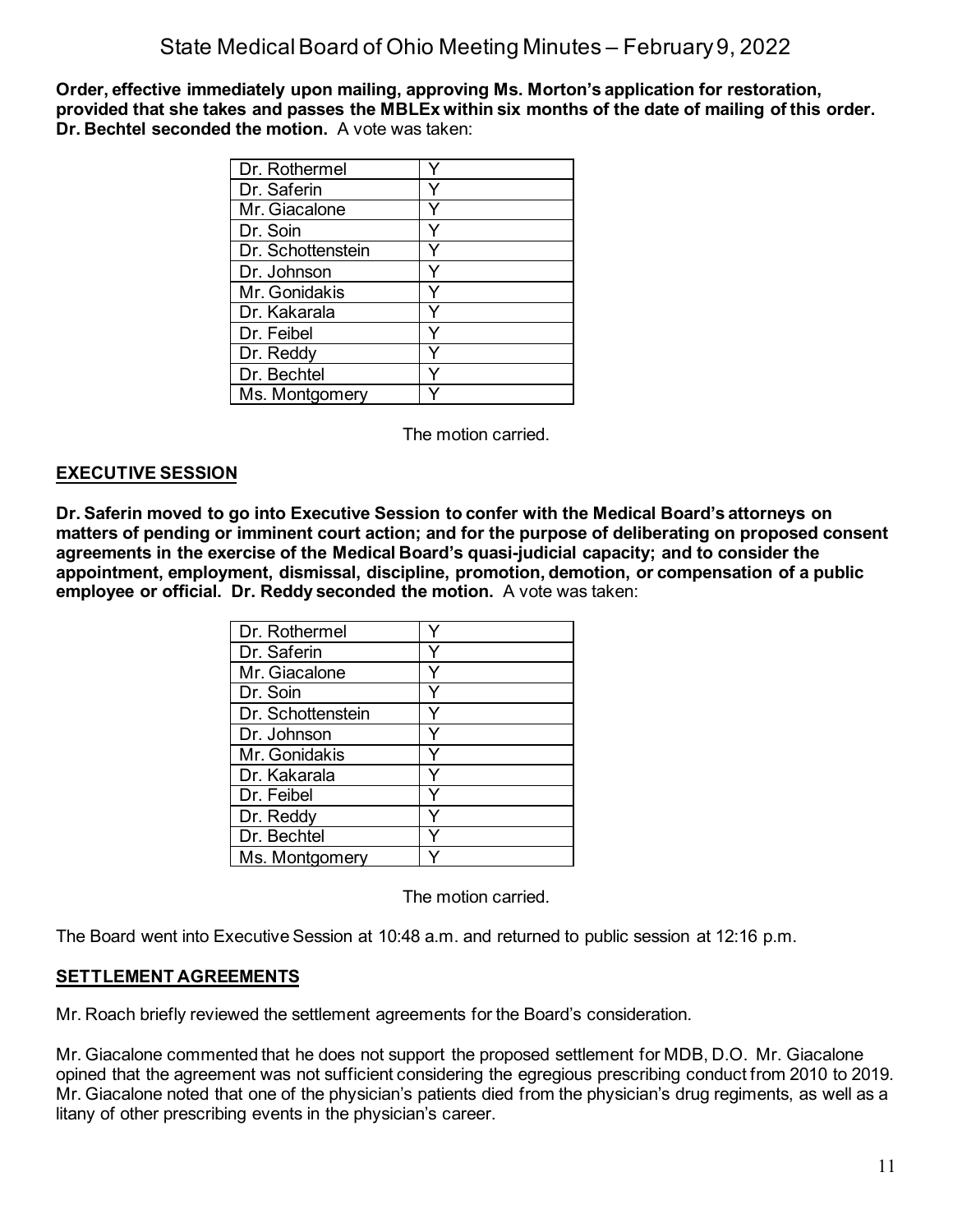### **Jack Catlett Lunderman, M.D.**

**Dr. Johnson moved to ratify the proposed Consent Agreement with Dr. Lunderman. Dr. Feibel seconded the motion.** A vote was taken:

| Dr. Rothermel     | Abstain |
|-------------------|---------|
| Dr. Saferin       | Abstain |
| Mr. Giacalone     |         |
| Dr. Soin          |         |
| Dr. Schottenstein |         |
| Dr. Johnson       |         |
| Mr. Gonidakis     |         |
| Dr. Kakarala      |         |
| Dr. Feibel        |         |
| Dr. Reddy         |         |
| Dr. Bechtel       | Abstain |
| Ms. Montgomery    |         |

The motion carried.

#### **John Paul Robinson, D.O.**

**Dr. Bechtel moved to ratify the proposed Permanent Surrender with Dr. Robinson. Dr. Reddy seconded the motion.** A vote was taken:

| Dr. Rothermel     | Abstain |
|-------------------|---------|
| Dr. Saferin       | Abstain |
| Mr. Giacalone     |         |
| Dr. Soin          |         |
| Dr. Schottenstein |         |
| Dr. Johnson       |         |
| Mr. Gonidakis     |         |
| Dr. Kakarala      |         |
| Dr. Feibel        |         |
| Dr. Reddy         |         |
| Dr. Bechtel       |         |
| Ms. Montgomery    |         |

The motion carried.

#### **MDB, D.O.**

**Dr. Soin moved to ratify the proposed Consent Agreement with MDB, D.O. Dr. Johnson seconded the motion.**

In addition to his previous comments, Mr. Giacalone noted the following passage from the hearing record:

But a letter from the court noted that the patient had been convicted of substance abuse and was sentenced in March 2012. When you next saw the patient in or around February 2013, you refilled both opioids … From 2011 to 2014, you increased the dosage of both OxyContin and Percocet."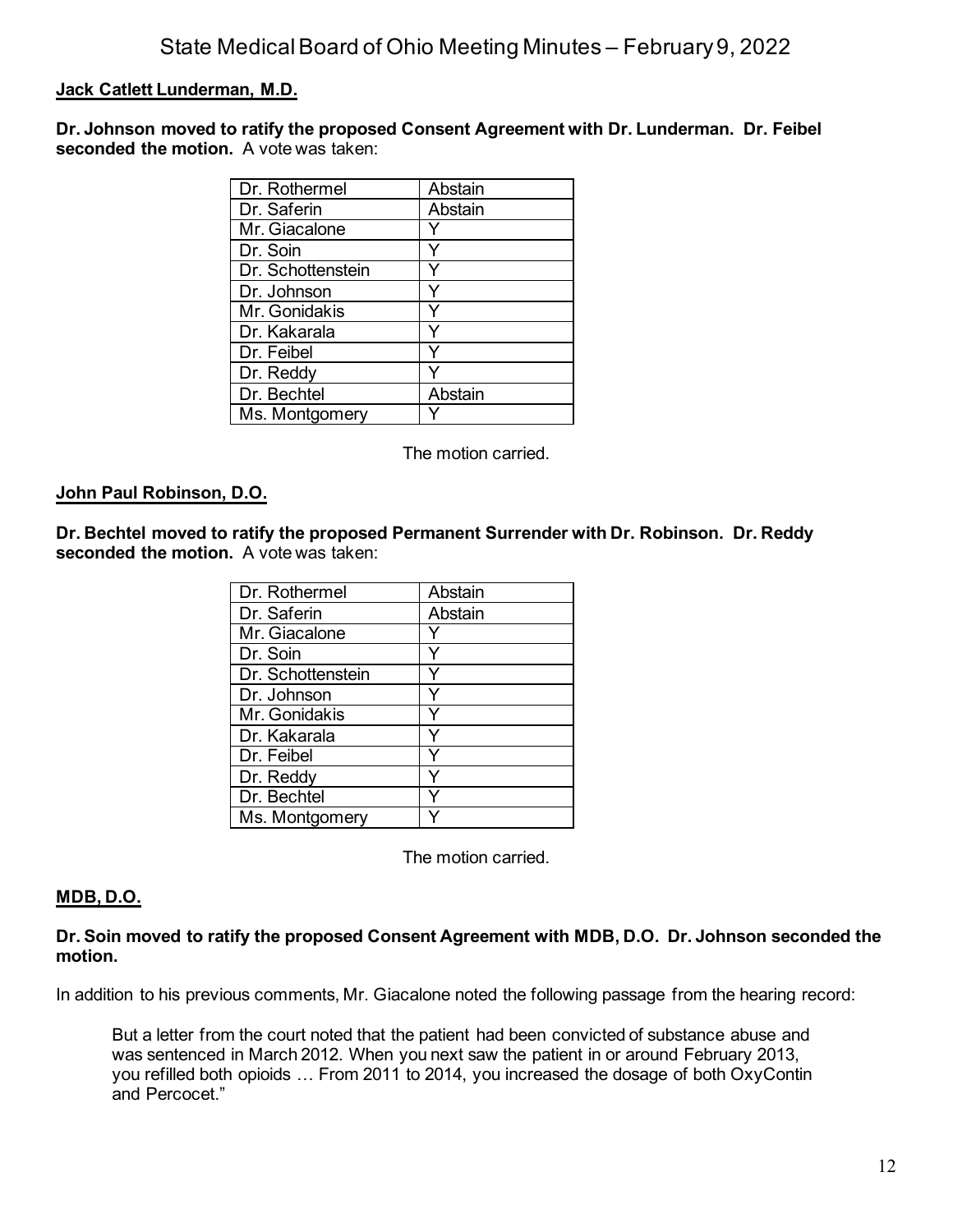Mr. Giacalone stated that this is an example, among many examples, of why he cannot support this proposed agreement.

A vote was taken on Dr. Soin's motion:

| Dr. Rothermel     | Abstain |
|-------------------|---------|
| Dr. Saferin       | Abstain |
| Mr. Giacalone     | N       |
| Dr. Soin          |         |
| Dr. Schottenstein | Ν       |
| Dr. Johnson       | Ν       |
| Mr. Gonidakis     | N       |
| Dr. Kakarala      | Ν       |
| Dr. Feibel        | Ν       |
| Dr. Reddy         | N       |
| Dr. Bechtel       | Abstain |
| Ms. Montgomery    |         |

The motion did not carry.

### **Benjamin R. Gibson, M.D.**

**Dr. Bechtel moved to ratify the proposed Step II Consent Agreement with Dr. Gibson. Dr. Johnson seconded the motion.** A vote was taken:

| Dr. Rothermel     | Abstain |
|-------------------|---------|
| Dr. Saferin       | Abstain |
| Mr. Giacalone     |         |
| Dr. Soin          |         |
| Dr. Schottenstein |         |
| Dr. Johnson       |         |
| Mr. Gonidakis     |         |
| Dr. Kakarala      |         |
| Dr. Feibel        |         |
| Dr. Reddy         |         |
| Dr. Bechtel       |         |
| Ms. Montgomery    |         |

The motion carried.

### **John Taylor, P.A.**

**Dr. Johnson moved to ratify the proposed Permanent Surrender with Mr. Taylor. Dr. Bechtel seconded the motion.** A vote was taken:

| Dr. Rothermel     | Abstain |
|-------------------|---------|
| Dr. Saferin       | Abstain |
| Mr. Giacalone     |         |
| Dr. Soin          |         |
| Dr. Schottenstein |         |
| Dr. Johnson       |         |
| Mr. Gonidakis     |         |
| Dr. Kakarala      |         |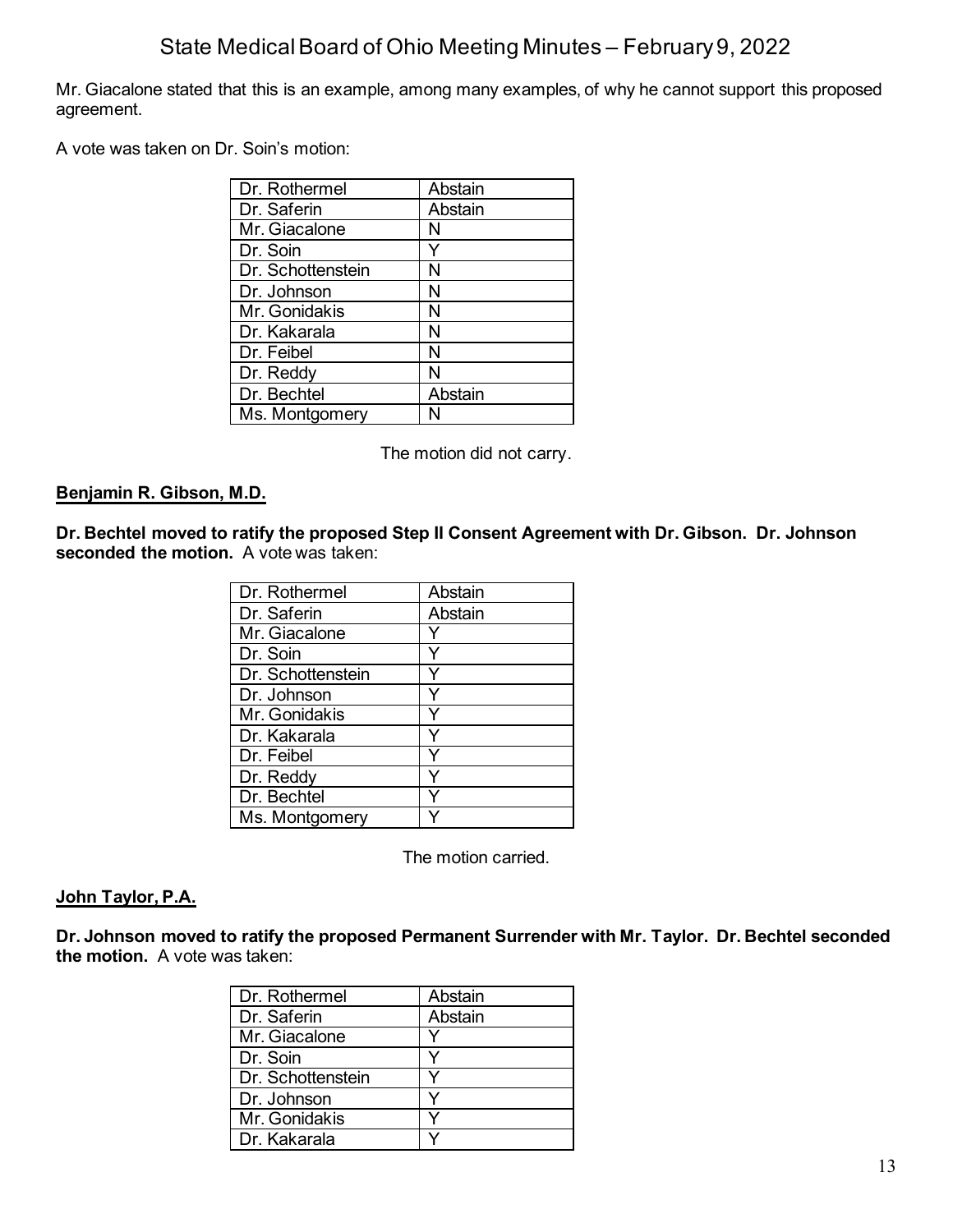| Dr. Feibel     |  |
|----------------|--|
| Dr. Reddy      |  |
| Dr. Bechtel    |  |
| Ms. Montgomery |  |

The motion carried.

#### **Anthony John Wolf, M.D.**

**Dr. Bechtel moved to ratify the proposed Permanent Withdrawal with Dr. Wolf. Dr. Johnson seconded the motion.** A vote was taken:

| Dr. Rothermel     | Abstain |
|-------------------|---------|
| Dr. Saferin       | Abstain |
| Mr. Giacalone     |         |
| Dr. Soin          |         |
| Dr. Schottenstein |         |
| Dr. Johnson       |         |
| Mr. Gonidakis     |         |
| Dr. Kakarala      |         |
| Dr. Feibel        | ٧       |
| Dr. Reddy         |         |
| Dr. Bechtel       |         |
| Ms. Montgomery    |         |

The motion carried.

#### **Edwin Robert Larson, M.D.**

**Dr. Johnson moved to ratify the proposed Permanent Surrender with Dr. Larson. Dr. Feibel seconded the motion.** A vote was taken:

| Dr. Rothermel     | Abstain |
|-------------------|---------|
| Dr. Saferin       | Abstain |
| Mr. Giacalone     |         |
| Dr. Soin          |         |
| Dr. Schottenstein |         |
| Dr. Johnson       |         |
| Mr. Gonidakis     |         |
| Dr. Kakarala      |         |
| Dr. Feibel        | ∨       |
| Dr. Reddy         |         |
| Dr. Bechtel       | Abstain |
| Ms. Montgomery    |         |

The motion carried.

#### **Susan Kim Holland, M.D.**

**Dr. Johnson moved to ratify the proposed Permanent Surrender with Dr. Holland. Dr. Reddy seconded the motion.** A vote was taken: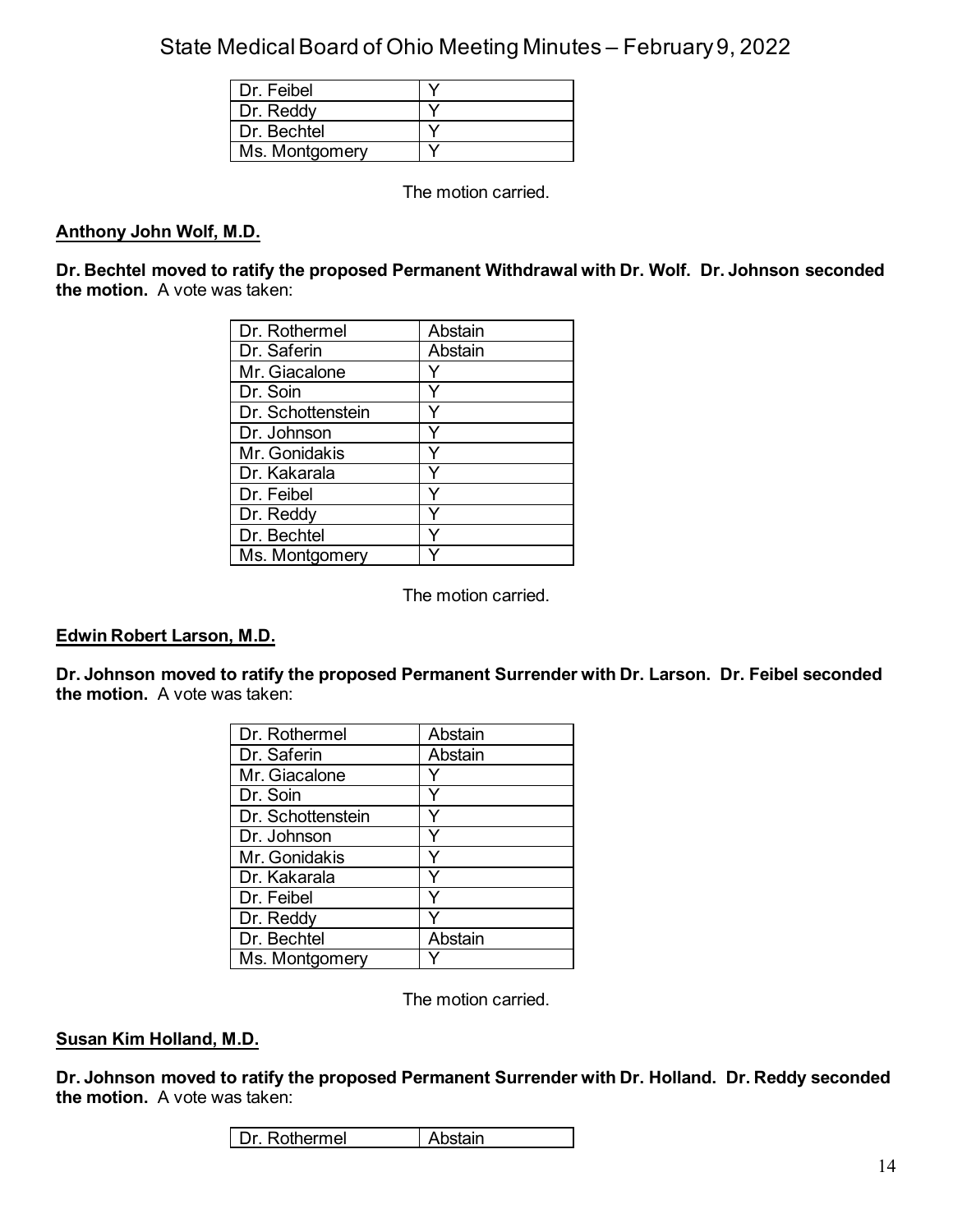| Dr. Saferin       | Abstain |
|-------------------|---------|
| Mr. Giacalone     |         |
| Dr. Soin          |         |
| Dr. Schottenstein |         |
| Dr. Johnson       |         |
| Mr. Gonidakis     |         |
| Dr. Kakarala      |         |
| Dr. Feibel        |         |
| Dr. Reddy         |         |
| Dr. Bechtel       |         |
| Ms. Montgomery    |         |

#### The motion carried.

### **NOTICES OF OPPORTUNITY FOR HEARING, ORDERS OF SUMMARY SUSPENSION, ORDERS OF IMMEDIATE SUSPENSION, AND ORDERS OF AUTOMATIC SUSPENSION**

Ms. Pokorny presented the following Citations to the Board for consideration:

- 1. Lisa Lynn Binkley, M.T.: To be issued to an applicant for license restoration, based on allegations of acts constituting a felony, MT practiced on an expired license.
- 2. Borko Djordjevic, M.D.: To be issued to an applicant for license restoration, based on bootstrap orders from California, New Jersey, and New York.
- 3. Arkadiusz Karol Grochowski, M.D.: Based on bootstrap, this physician received a sanction from Illinois largely involving rxing and minimal standards issues.
- 4. Beverly Hutton: To be issued to a massage therapist applicant, based on acts constituting a felony for thefts that occurred while in another position.
- 5. Jamal Lovette Jones, M.T.: Based on … had a series of criminal convictions that had not been disclosed on an application or renewal.
- 6. Michael McSpadden, M.T.: Based on sexual improprieties occurring during massage and acts constituting felonies.
- 7. Cecily Snyder-Sandy: To be issued to a massage therapist applicant, based on failure to cooperate with a Board investigation.
- 8. Gary Nicholas Spirtos, M.D.: Based on bootstrap from Arizona.
- 9. Citation #9 was not considered by the Board.
- 10. Edward F. Tappel, D.O.: Based on allegation of sexual improprieties and failure to cooperate with an investigation.

Regarding proposed Citation #10, Dr. Feibel asked if any thought had been given to including a summary suspension of the license. Ms. Pokorny replied that a summary suspension was discussed. Ms. Pokorny stated that it would not be appropriate to comment on what had been discussed with the Secretary and Supervising Member, but noted that this case involved one patient in 2019.

**Dr. Reddy moved to approve and issue proposed Citations #'s 1 through 8 and #10. Dr. Johnson seconded the motion.** A vote was taken:

| Dr. Rothermel | Abstain |
|---------------|---------|
| Dr. Saferin   | Abstain |
| Mr. Giacalone |         |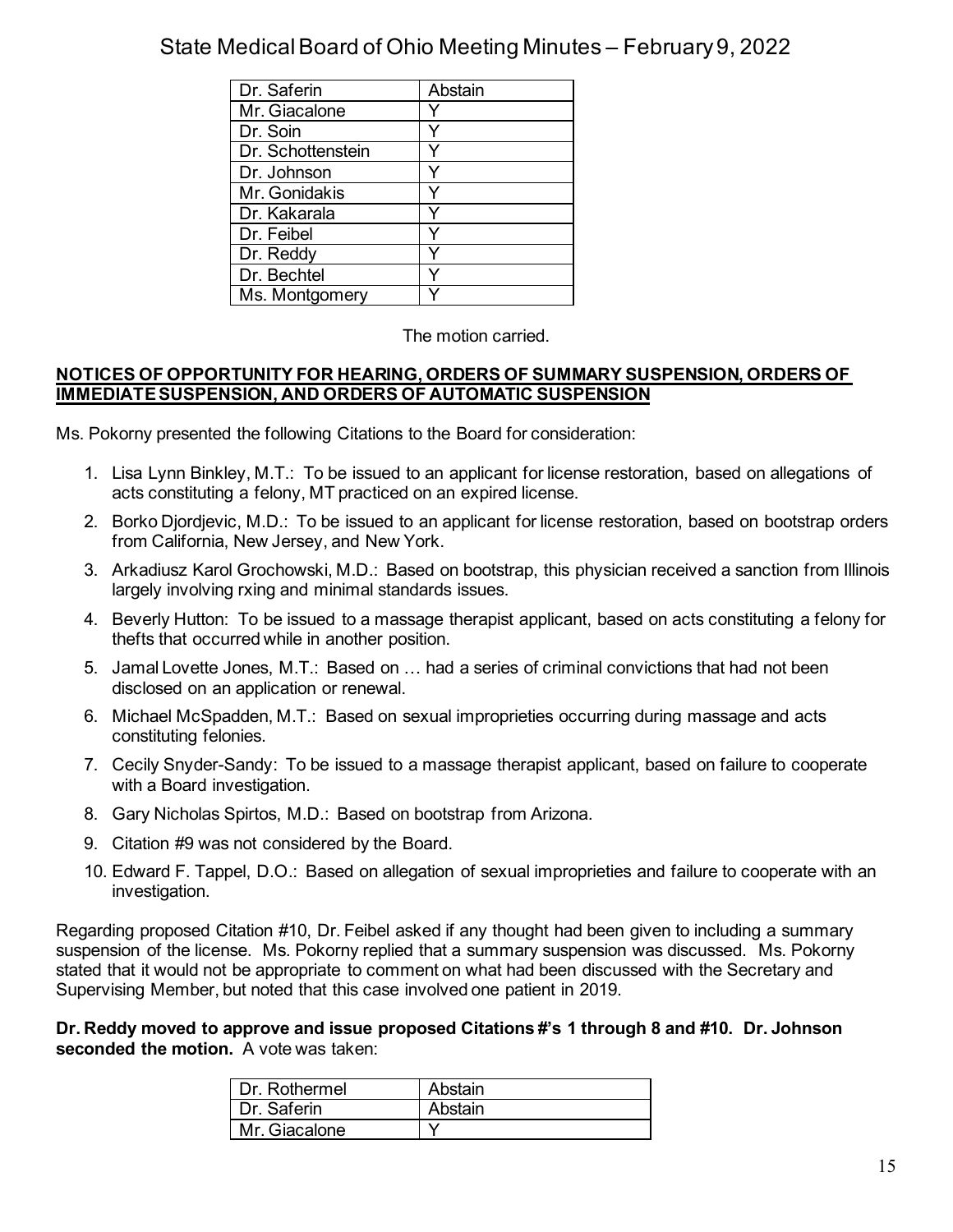| Dr. Soin          |                              |
|-------------------|------------------------------|
| Dr. Schottenstein |                              |
| Dr. Johnson       |                              |
| Mr. Gonidakis     |                              |
| Dr. Kakarala      |                              |
| Dr. Feibel        |                              |
| Dr. Reddy         |                              |
| Dr. Bechtel       | Abstain on #'s 3, 8, and 10; |
|                   | Yes on all others            |
| Ms. Montgomery    |                              |

The motion carried.

The Board recessed at 12:31 p.m. The meeting resumed at 1:25 p.m.

## **OPERATIONS REPORT**

**Human Resources:** Ms. Loucka stated that the Board's new legislative liaison and new hearing examiner will start next week. Interviews continue for a new enforcement attorney and additional administrative professionals. A position for an additional nurse reviewer will be posted soon.

Dr. Schottenstein noted that there had been previous discussions, based on a recommendation from the Federation of State Medical Boards, of hiring a medical director for the Board. Dr. Schottenstein asked if hiring a medical director would obviate the need for an additional nurse reviewer. Ms. Loucka responded that she and the staff have explored that question and concluded, based on data and the number of standards review cases that are received, that a new nurse reviewer is needed regardless of whether a medical director is hired.

**Fiscal Summary:** Ms. Loucka stated that the Board's cash balance remains healthy. Dr. Schottenstein will provide a more detailed summary as part of the Finance Committee report later in the meeting.

**Compliance:** Compliance statistics are steady compared to previous months. There are 177 probationers being actively monitored and about 100 participants in the One-Bite program. New initiatives that have been discussed in the Compliance Committee with respect to active probationers will be implemented in the near future.

**Licensure:** In January 2022 the Board issued 55% more licenses than it did in January 2021. Calls to Licensure have also increased. Staff continues to work through the delays with background checks, which is likely to continue until the Bureau of Criminal Investigation (BCI) implements new software in the Spring. The month-to-date and year-to-date statistics reflect the delays in the background check process.

**Complaints:** The number of complaints received by the Board remains high, outpacing the staff's increased efficiency to review and close them, indicating a need to look for efficiencies elsewhere to make headway on the Board's backlog. Using 2020 data as comparison, the Board has approved about 20 more settlements and about 30 more citations over a 12-month period.

Dr. Bechtel noted a significant spike in unprofessional conduct complaints in June and asked if that was related to the Richard Strauss report. Ms. Loucka stated that often when the Medical Board is in the media, there will be an influx of complaints about a licensee or a type of licensee, and the June spike generally reflects that timeline.

**CTR Search Map:** Ms. Loucka noted the new interactive search map on the Board's website for finding physicians who hold a certificate to recommend the medical use of marijuana (CTR).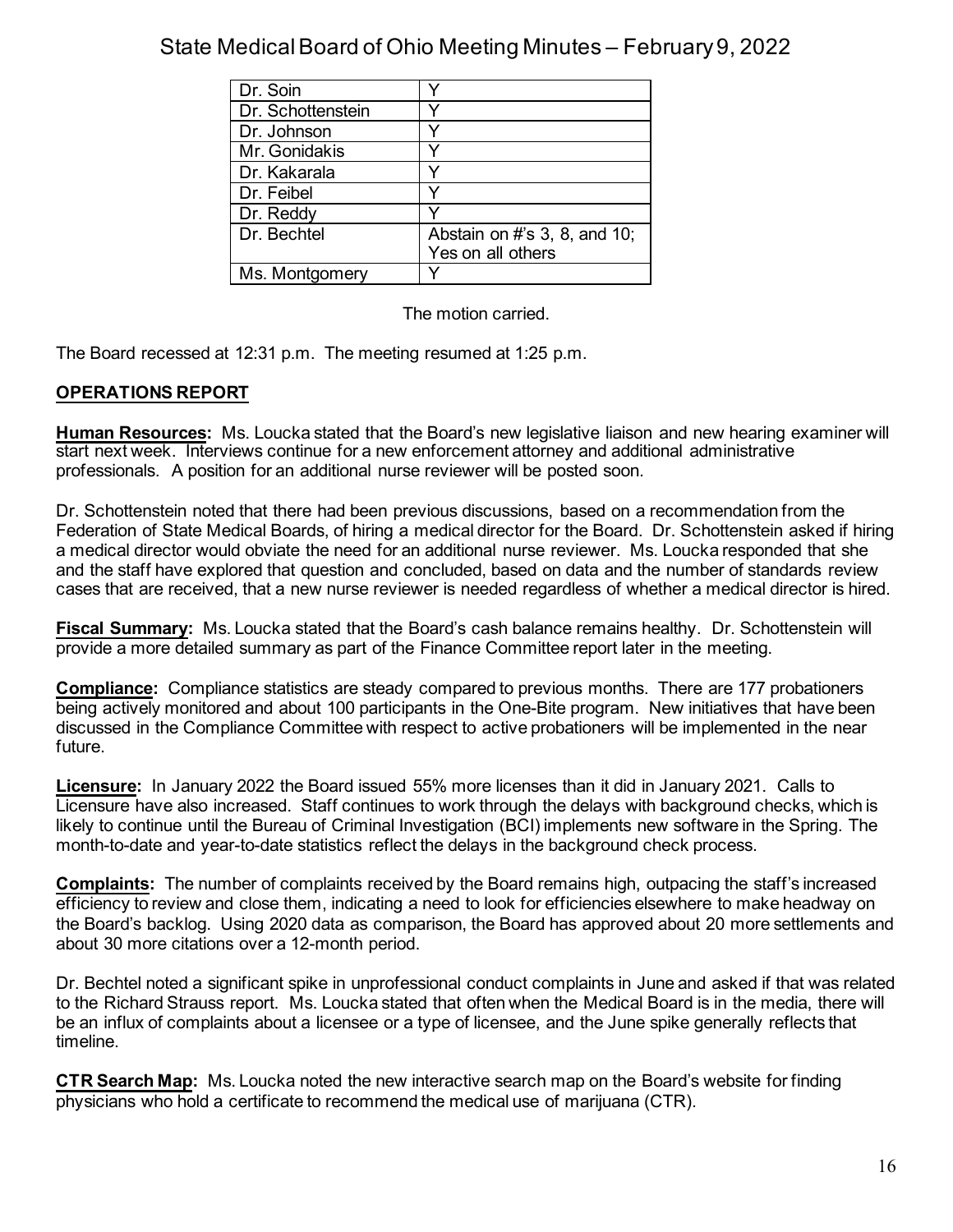**Communications:** Ms. Loucka stated that the Board's Communications staff is as busy as ever managing the Board's social media, various videos, and creating presentations for associations as well as the Board's advisory councils.

Mr. Gonidakis opined that there is a correlation between the great work that the Communications staff is doing and the greater public engagement that has led to an increased number of complaints. Mr. Gonidakis stated that it is a good thing that the public understands the opportunity to reach out to the Board. Ms. Loucka agreed and briefly outlined the public information campaign being spearheaded by Ms. Stewart and Ms. Williams.

## **RULES & POLICIES**

## **Rule Review Update**

Ms. Anderson stated that the proposed massage therapy rules discussed at previous Board meetings were presented to the Board's Massage Therapy Advisory Council for its review. Also, proposed rules concerning the prescribing of controlled substances were presented to the Board's Physician Assistant Policy Committee for its review.

## **Controlled Substance Prescribing Rules**

Ms. Anderson stated that these proposed rules are a re-write of the weight-loss prescribing rules in Sections 4731-11-03, 4731-11-04, and 4731-11-04.1, Ohio Administrative Code, as well as the stimulant prescribing rule. As directed by the Board, Ms. Anderson has presented the proposed rules to both the Medical Board's Physician Assistant Policy Committee (PAPC) and the Ohio Board of Pharmacy for their review. The Board of Pharmacy was particularly helpful with very specific comments, and the changes the Board of Pharmacy requested have been made in the current draft.

The PAPC did not recommend specific changes in the language of the draft rules, but it did provide general comments on being aware of any abuses or diversion, as well as having frequent touch-bases with the prescriber of the weight-loss medications.

**Dr. Bechtel moved to circulate the draft rules for initial review by stakeholders to obtain comments. Dr. Saferin seconded the motion.** All members voted aye. The motion carried.

### **Licensure Protocols**

Mr. Turek stated that under the internal management rule, the Secretary and Supervising member have authorized protocols for the Licensure staff to use to make certain determinations regarding licensure applications. These protocols are being presented to the Board members for their review and feedback.

Responding to a question from Ms. Montgomery, Mr. Turek stated that Section C of the protocols applies mostly to foreign medical graduates. Statute permits the Board to find that a foreign medical graduate who has not completed two years of accredited training in the United States has equivalent training to obtain a license. These protocols would allow very limited authorization for staff to find equivalency for such an applicant if they meet this parameter.

In response to a question from Dr. Schottenstein, Mr. Turek stated that an example of an alternative method by which a massage therapist applicant could be found to fit the criteria for competency to practice, other than passing the Massage and Bodywork Licensing Examination (MBLEx), would be to hold current certification with the National Certification Board for Therapy and Massage Bodywork. For respiratory care professionals, an alternative method to do the same, other than passing the Clinical Simulation Examination (CSE), would be to show participation in the National Board of Respiratory Care's credential maintenance program and to hold a current Registered Respiratory Therapist credential.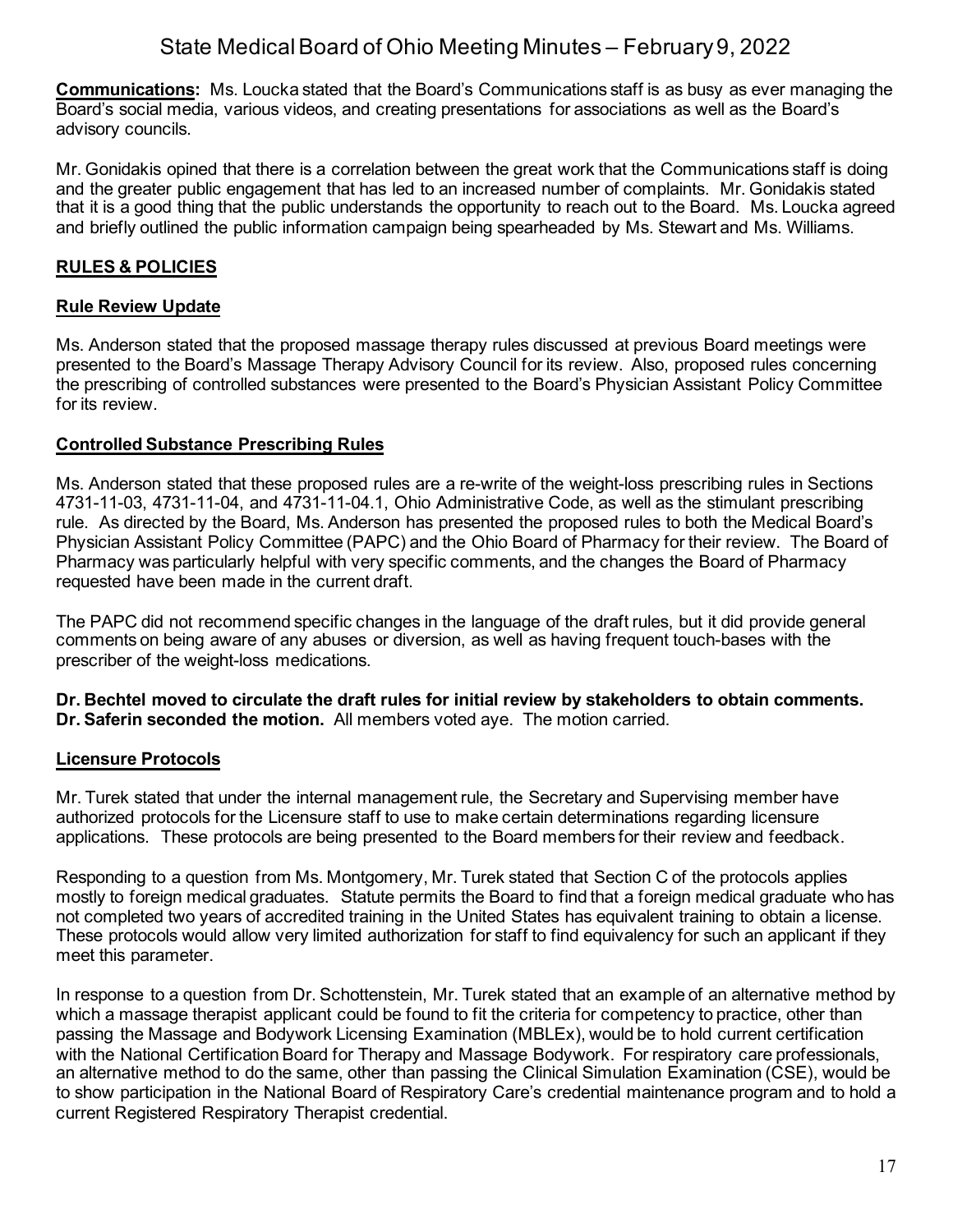Mr. Turek stated that these protocols define what is within the staff's ability to determine. If an applicant does not meet the protocol, the Secretary and Supervising Member could still find that the applicant has shown fitness to practice in some other way.

### **Telehealth Discussion**

Mr. Smith directed the Board's attention to revised proposed rules regarding general telehealth, prescribing controlled substances in the context of telehealth, and other rules which incorporate telehealth rules into the respective administrative codes of physician assistants, dietitians, respiratory care professionals, and genetic counselors. The proposed rules have been revised to reflect the Board's discussion of this topic at its January 2022 meeting.

Ms. Montgomery, noting the portions of the proposed rule that reference the consent of the patient or the patient's parent or guardian, suggested that those with power of attorney also be included. Mr. Smith stated that such references can be changed to say "parent, guardian, or holder of power of attorney." The Board members agreed.

Mr. Smith continued that the Board had several questions in January regarding the appropriate use of telephone calls as a mode of synchronous communication. In response, the following sentences have been added as a proposed revision to Rule 4731-37-01(B)(3):

Telephone calls as a synchronous communication technology may only be used for telehealth services when all elements of a bonafide health care visit meeting the standard of care are performed. Telephone calls that are routine or simply involve communication of information without patient interaction do not constitute a telehealth service.

Ms. Montgomery asked if the term "patient interaction" should be defined in the rule. Dr. Schottenstein noted that a physician simply speaking to a patient over the telephone could meet the definition of a patient interaction. Dr. Schottenstein recommended removing the phrase "without patient interaction" from the proposed language. Mr. Smith stated that the words "without patient interaction" can be stricken if that is the Board's preference.

Dr. Feibel recalled that the Board's *ad hoc* Telemedicine Committee had previously discussed the use of synchronous (real-time) and asynchronous technology in telemedicine. At that time, the Committee concluded that asynchronous technology should only be utilized if every effort had been made to use synchronous technology and had failed. Mr. Smith agreed that that was the *ad hoc* committee's conclusion, but stated that under House Bill 122, which has been passed and signed into law since the Committee's last meeting, a telehealth visit may be conducted by either synchronous or asynchronous communication. Therefore, a rule stating that asynchronous communication can only be used as a last resort if efforts at synchronous communication failed would not be in step with current law. Dr. Feibel thanked Mr. Smith for the clarification.

Mr. Smith stated that his memo to the Board outlines 10 additional proposed changes, which are based on comments and feedback received from more than 25 stakeholder groups.

In response to a question from Ms. Montgomery, Mr. Smith stated that under the proposed rules an initial inperson visit with the physician or physician assistant is required if a schedule II controlled substance is being prescribed, with the following exceptions: The patient is receiving hospice or palliative care; the patient is receiving medication-assisted treatment or any other medication for opioid-use disorder; the patient has a mental health condition; or the patient is in an emergency situation, as determined by the clinical judgment of a health care professional. Otherwise, the necessity for an in-person visit is determined by whether it is required in order to meet the standard of care for the patient and the patient's condition.

Dr. Feibel observed a provision in the proposed rule which stipulates that in the event that the patient requires an in-person visit, the physician is responsible for making sure an appointment is made with either themselves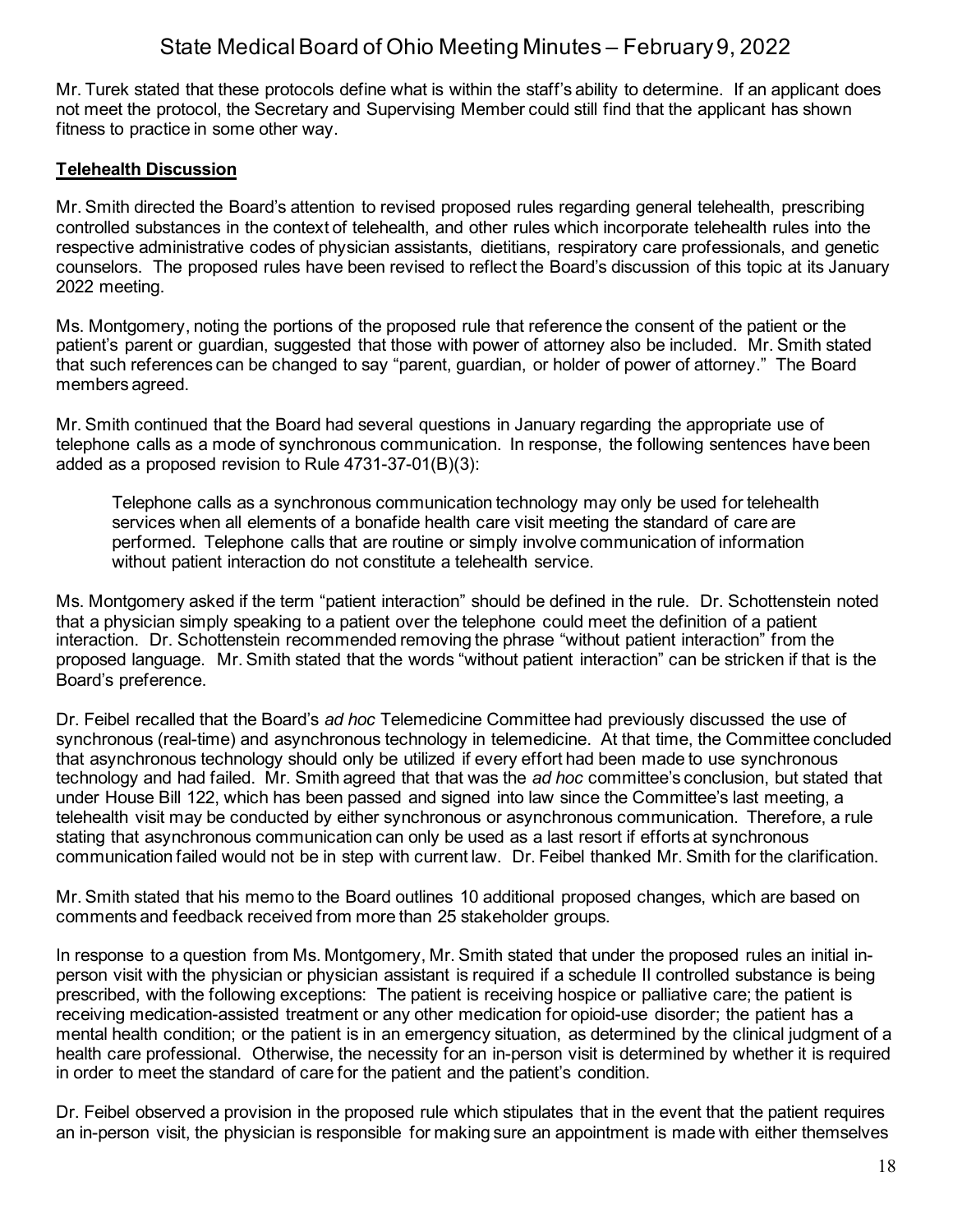or another provider. Dr. Feibel commented that if a patient in a physician's office needed to see a physician of another specialty, it would not be incumbent upon the physician to make that appointment for the patient. Dr. Johnson stated that making such an appointment would be the standard of care relative to telehealth. Mr. Smith noted that this is required by statute. Mr. Smith reiterated that if a patient is seen during telehealth visit and the telehealth technology selected does not adequately meet the standard care, then the provider must, in a timely manner, escalate the care to either an in-person visit or a referral to an appropriate provider who can provide the standard of care required by the patient's medical condition.

Dr. Feibel shared his opinion that good medicine requires an in-person visit. Dr. Feibel acknowledged that the statute allows physicians to not see the patient in person and still provide telehealth as long as schedule II controlled substances are not being prescribed, but he speculated that most of the physicians present in the meeting today feel it would still be better to see the patient in person when possible at least one time. Ms. Montgomery was grateful to Ms. Loucka, Mr. Smith, and the rest of the staff for working with the legislature to ensure that the standard of care for telehealth visits and in-person visits are the same. Dr. Feibel agreed. Mr. Smith thanked the Board, and particularly Dr. Feibel who chaired the *ad hoc* Telemedicine Committee, for providing the staff with good background to make rules that protect patients first and foremost.

Mr. Smith continued that House Bill 122 also allows the Medical Board to suspend enforcement of any rules the Board has in effect on March 23, the effective date of the statute, regarding provision of telehealth and inperson service by health care professionals which are under the board's jurisdiction, and requirements for prescribing controlled substances while the Board amends or proposes new rules that are consistent with the new law. Based on this and on substantial feedback from stakeholders, Mr. Smith requested that the Board approve a statement of intent regarding the board's utilization of this statutory language.

Dr. Schottenstein asked about the purpose of Paragraph 4731-11-09(G) of the proposed rule. Mr. Smith replied that the paragraph, which is also in the current rule, means that the performance of an in-person examination by a physician or physician assistant does not automatically indicate that the physician's or physician assistant's prescribing is appropriate.

**Dr. Johnson moved to approve the revised proposed rules for circulation to interested parties, including referral for discussion to the Physician Assistant Policy Committee, the Dietetics Advisory Council, and the Respiratory Care Advisory Council. Dr. Bechtel seconded the motion.** All members voted aye. The motion carried.

**Dr. Schottenstein moved to utilize the statutory language in House Bill 122 to suspend its rules regarding telehealth and requirements for prescribing controlled substances while the Board amends or adopts new telehealth rules. Dr. Bechtel seconded the motion.**

Dr. Feibel wished to clarify that this motion in no way obviates other prescribing rules. Ms. Loucka stated that that can be included in the Board's communications to outside parties. Ms. Anderson added that this motion, if approved, will simply continue the similar action the Board took in March 2020.

**A vote was taken on Dr. Schottenstein's motion.** All members voted aye. The motion carried.

### **Legislative Update**

Ms. Loucka stated that the Board continues conversations regarding Senate Bill 261, which relates to medical marijuana. Due to the legislature's current focus on the redistricting issue, other initiatives are either on hold or moving slowly through committee.

Ms. Loucka stated that Aaron Mabe will join the Board's staff on Monday as the new legislative liaison. Mr. Mabe has recently worked in the office of Senator Hackett, who had chaired the Senate Health Committee, and he therefore has experience with some of the Board's stakeholders and with issues important to the Board.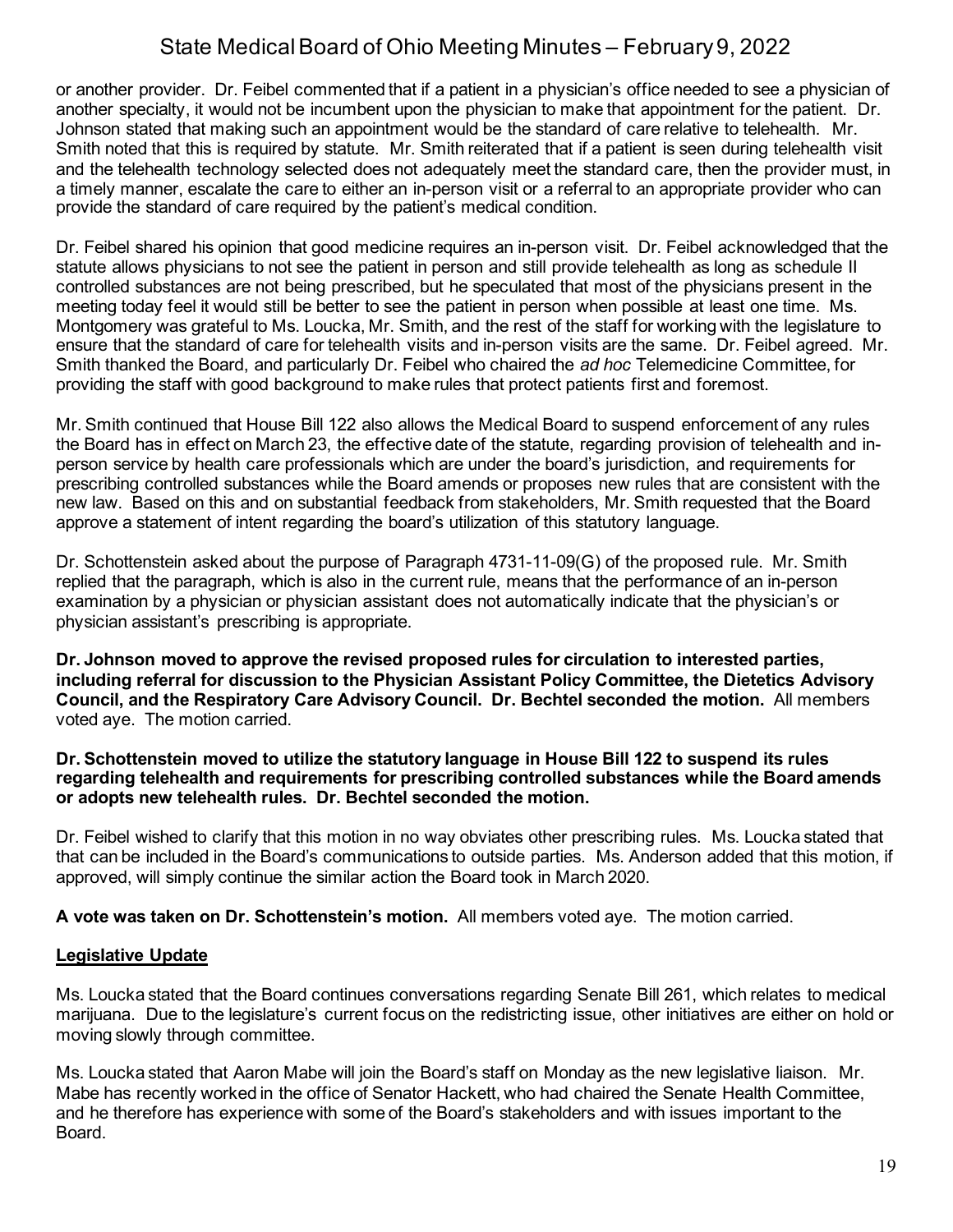Dr. Schottenstein noted that House Bill 495 would require the establishment of mandatory reporting requirements for health care professionals. Dr. Schottenstein asked about the purpose of this bill, noting that mandatory reporting requirements already exist. Ms. Loucka stated that House Bill 495 had just been introduced and referred to committee, so it is very early in the process. Ms. Loucka opined that the bill is unlikely to proceed, but if it does the Board can monitor it and educate legislators as it progresses.

Dr. Schottenstein asked why the Ohio Hospital Association (OHA) is opposing House Bill 196 regarding the licensure of surgical assistants. Ms. Loucka could not speak on behalf of the OHA, but speculated that it is due to the creation of one more regulatory requirement for hospitals to manage.

Ms. Montgomery stated that there are a number of legislative changes the Board is seeking related to Board processes. These desired changes will continue to be identified when the Board's new legislative liaison joins the staff, and it will be determined whether some of these changes could be enacted in the current or the following legislative session.

# **COMMITTEE BUSINESS**

## **Compliance Committee Report**

Ms. Montgomery stated that the Compliance Committee is in the process of finalizing several initiatives related to return-to-work assessments, practice plans, physician monitoring, and chaperones. Ms. Montgomery commented that Ms. Dorcy and her staff have done a great job making the Board's probation more than just a checklist probation. Ms. Dorcy will report back to the Committee in the future on the progress of these initiatives.

## **Finance Committee Report**

### Fiscal Summary

Dr. Schottenstein reported a substantial increase in the Board's December 2021 revenue, which is a reflection of the January 1, 2022 renewal deadline for some licensees. Expenditures were also down substantially, reflecting the payment of the eLicense annual charge from the previous month. Revenue was \$1,166,474. Net revenue improved in December to \$408,619 and the Board's cash balance is once again over \$6 million at \$6,293,146. Expenditures are up by 16.1% year-to-date, but that is substantially a reflection of the eLicense expense and that figure should continue to generally trend downward. Dr. Schottenstein noted that the Board is substantially on-track with projections for this fiscal year for both revenue and expenditures.

The Board received \$28,500 in disciplinary fines. The Board has also began receiving non-disciplinary fines for continuing medical education (CME) fines after a hiatus from enforcing that provision. #126,616 in nondisciplinary fines have been received year-to-date, which is on track to substantially exceed expectations.

## Cash Balance

Dr. Schottenstein stated that there has been conversations in the recent past about ascertaining the appropriate cash balance that the Board should have given its revenue and expenses. In conversations with experts regarding best practices, it has been determined that the Board should maintain a cash balance equal to three to six months of operating expenses. Since the Board's expenditures is roughly \$1 million per month, an appropriate cash balance would be \$3,000,000 to \$6,000,000. As noted, the Board's current cash balance is about \$6.3 million. This figure is expected to reduce to about \$3.5 million by the end of Fiscal Year 2023 due to the filling of several staff positions. Dr. Schottenstein noted that expected additional revenue from the Interstate Medical Licensing Compact (IMLC) beginning in September 2022 may cushion the decrease in the cash balance.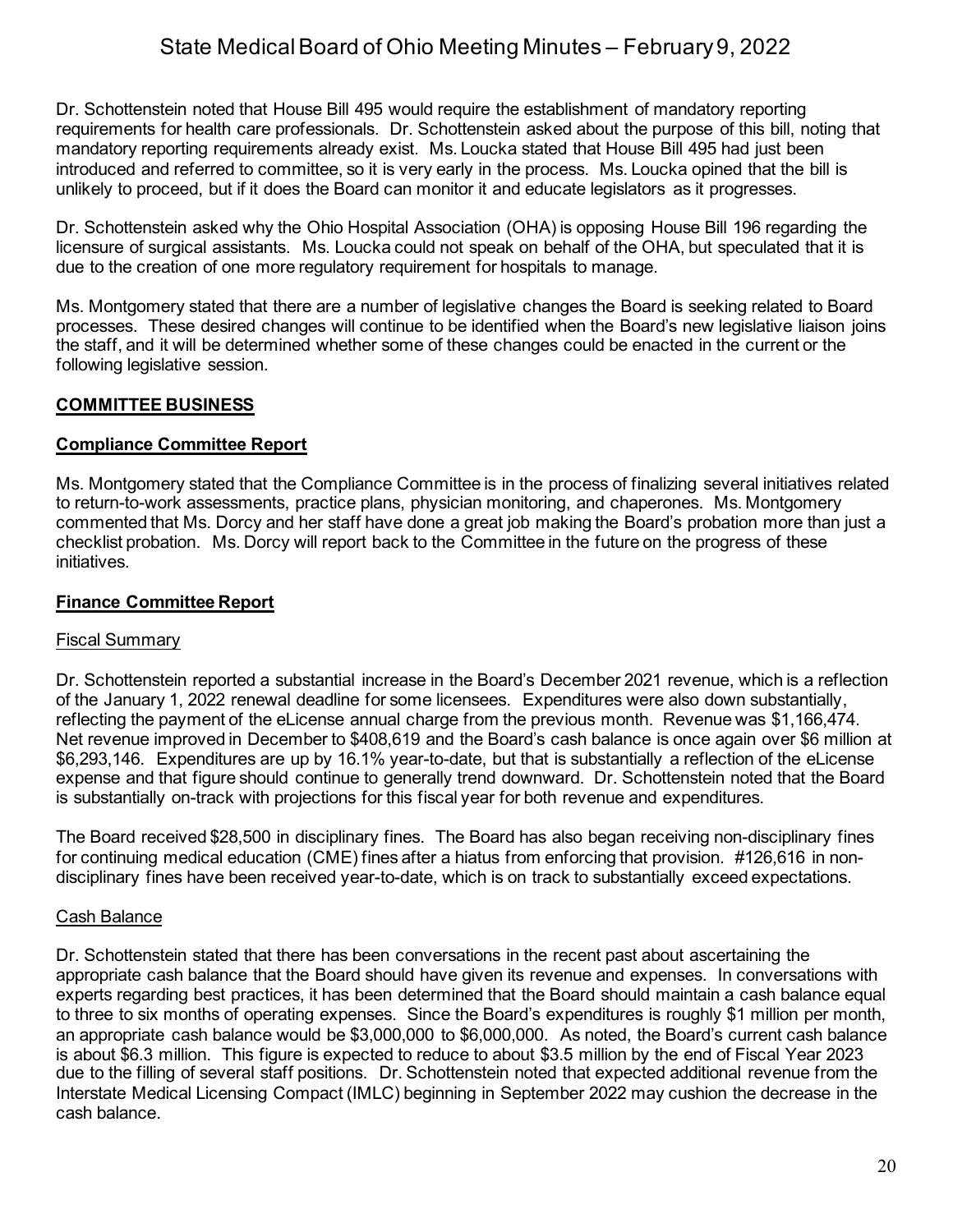#### Federation of State Medical Boards Annual Meeting

**Dr. Saferin moved to approve Yeshwant P. Reddy, M.D., and Executive Director Stephanie Loucka to attend the 2022 Annual Meeting of the Federation of State Medical Boards, as their attendance at the meeting is in connection with their responsibilities as a member and executive director, respectively, of the State Medical Board of Ohio. Dr. Soin seconded the motion.** All members voted aye, except Dr. Reddy who abstained. The motion carried.

**Dr. Saferin moved to approve David McCafferty and Jerica Stewart to attend the 2022 Annual Meeting of the Federation of State Medical Boards, as their attendance at the meeting is in connection with their responsibilities as, and is related to their positions as, Chief of Investigations and Communications Officer of The State Medical Board of Ohio. Dr. Kakarala seconded the motion.** All members voted aye. The motion carried.

#### Administrators in Medicine Annual Meeting

**Dr. Saferin moved to approve additional travel costs for lodging and** *per diem* **expenses for Ms. Loucka to attend the Administrator in Medicine annual meeting in New Orleans, Louisiana. Ms. Loucka's attendance at the meeting is in connection with her duties, and is related to her position, as Executive Director of the State Medical Board of Ohio. Dr. Soin seconded the motion.** All members voted aye. The motion carried.

#### **Licensure Application Reviews**

Ioannis Apostolis, M.D.

#### **Dr. Reddy moved to approve the Licensure staff recommendations for the requests of Ioannis Apostolis, M.D. Dr. Bechtel seconded the motion.**

Dr. Kakarala expressed concern about this licensure application, stating that it contained many red flags. Dr. Kakarala noted that Dr. Apostolis took a prolonged time, six years, to complete medical school, including some failures and a repeated semester. Dr. Apostolis also had one failure on the United States Medical Licensing Examination (USMLE) and low passing scores. Dr. Kakarala stated that these things happened and not everyone will excel. However, Dr. Kakarala's biggest concern was Dr. Apostolis' very checkered training period.

Dr. Kakarala continued that Dr. Apostolis completed a Post Graduate Year (PGY)-1 year of an OB/GYN residency in Toledo, but he was not allowed to continue his training there, though a lack of documentation makes it somewhat unclear precisely what happened. Notably, Dr. Apostolis did not transfer at the end of the academic year and start a new academic year. Instead, Dr. Apostolis went to his PGY-2 year in West Virginia beginning on October 15, 2012. Dr. Kakarala commented that mid-year transfers in residency programs are extremely rare.

Dr. Apostolis was granted that he finished his PGY-2 year in OB/GYN, but he was not allowed to continue his training in that program. Dr. Kakarala again noted the off-cycle training period for the PGY-2 year, which was October 15, 2012, to August 6, 2013. Dr. Apostolis' program director in West Virginia indicated that he had issues with insufficient knowledge and professionalism, unprofessional language, and, mostly alarmingly, "Misrepresenting patient information in chart documentation and check-out." This means that Dr. Apostolis had been telling other physicians who are coming on to take care of his patients things that are not accurate.

Following PGY-2, Dr. Apostolis had a hiatus from training for multiple years, then re-emerged as an internal medicine resident PGY-1. Dr. Apostolis successfully completed PGY-1 and PGY-2, and then in September of his third year he exited the program; there is no documentation on whether Dr. Apostolis resigned or was dismissed from the program. Dr. Kakarala stated that as a former residency program director himself, he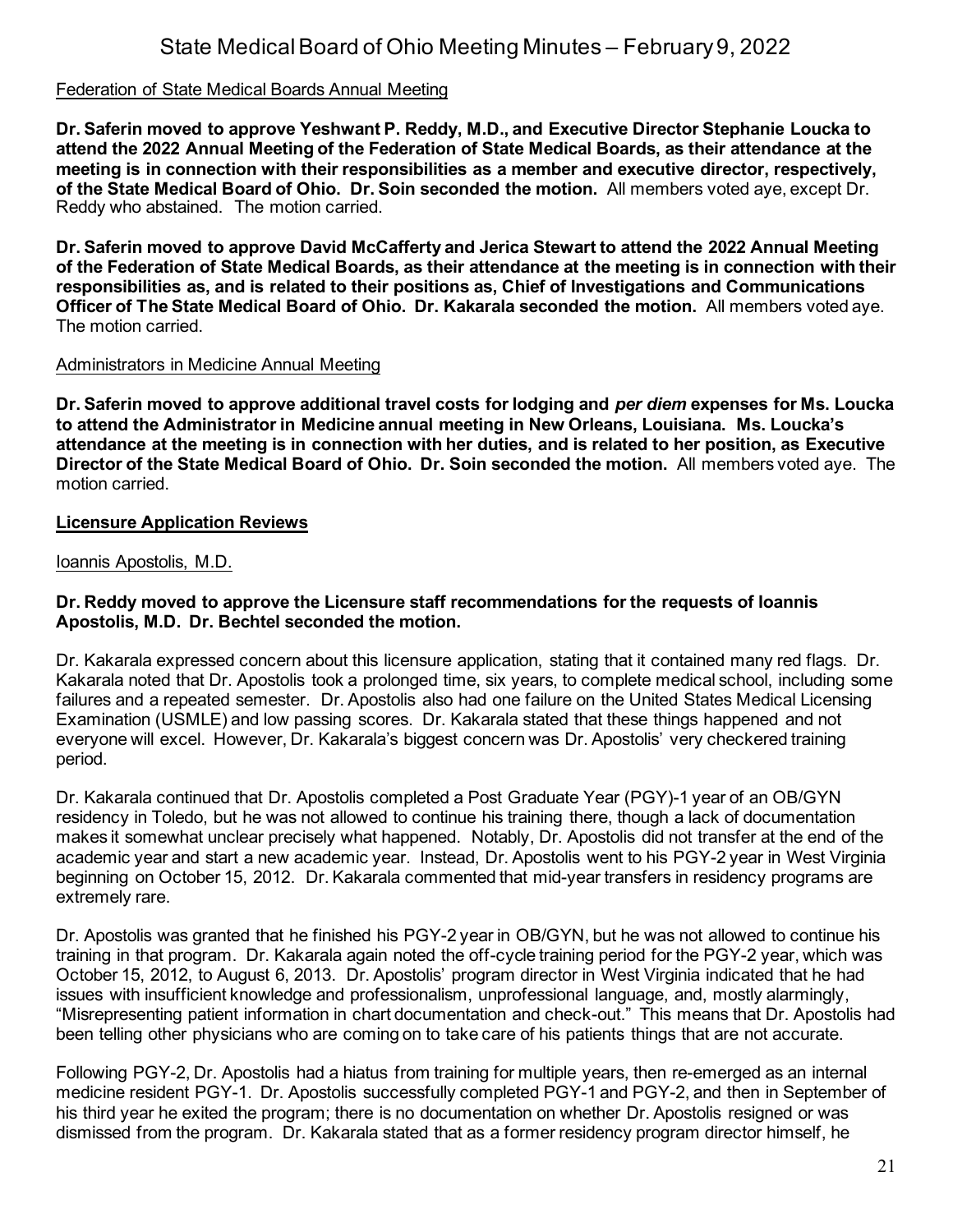knows it is very difficult to terminate a resident, and it is extraordinarily difficult to do so in their last year of training due to the many reviews the resident has in the first two years. Since September 2018, Dr. Apostolis has been working in various health-related jobs.

Dr. Kakarala did not see how it is in the public interest to allow a path towards licensure to Dr. Apostolis, who has not been able to complete one residency program and has not practiced medicine for over three years. Dr. Kakarala commented that as clinicians, the first few years following training are the most important years in which one develops a practice style and a growth of knowledge.

Dr. Kakarala stated that he cannot in good conscious vote to approve this application. Dr. Kakarala stated that Dr. Apostolis should have more training and be in an environment where he can be proctored. Dr. Kakarala opined that if Dr. Apostolis is granted licensure, he is likely to appear before the Board again and it will be difficult to justify having granted a license to an applicant with these issues simply because he could pass the Special Purpose Examination (SPEX).

Dr. Bechtel agreed with Dr. Kakarala. Dr. Bechtel stated that he works with residents every day and it is very concerning to see someone who is not finishing programs and going from one program to the next. Dr. Bechtel noted that the Board has few details on why Dr. Apostolis ended his training programs prematurely and he asked if it would be worthwhile for the Secretary and Supervising Member to have an office conference with him to sort out these concerns.

Dr. Saferin stated that the real issue before the Board today is whether Dr. Apostolis qualifies for licensure under the Bord's rules. Dr. Saferin stated that he and Dr. Rothermel had the same concerns that have been expressed here. Dr. Saferin added that it would be his preference that every physician complete a three-year residency, but under Ohio law only one year of post-graduate education is required for American medical graduates and two years for foreign medical graduates.

Ms. Anderson recommended tabling this topic so that staff can research this issue further and gather more information. Dr. Kakarala agreed. Dr. Kakarala opined that the critical thing to understand is the circumstances of Dr. Apostolis' resignation or dismissal from his internal medicine residency. Dr. Kakarala stated that dismissing a resident is a very involved process with many attorneys involved, and the lack of documented details likely reflects an effort to avoid triggering a lawsuit. Dr. Feibel, as an assistant director of a residency program, agreed with Dr. Kakarala that it is exceedingly difficult to discipline or dismiss a resident.

In response to a question from Dr. Feibel, Ms. Anderson stated that any disciplinary issues regarding an applicant's past and allegations of falsifying patient records could come to the Board as a disciplinary case. Currently there are no disciplinary issues being presented to the Board; the matter before the Board now is a question of eligibility for licensure.

**Dr. Bechtel moved to table this topic. Dr. Feibel seconded the motion.** All members voted aye. The motion to table carried.

Dr. Schottenstein commented that oftentimes when a licensee comes to the Board with disciplinary matters, one can look back in hindsight to the licensee's medical school and residency and see the red flags. While the Board does not have purview over medical students, it does issue training certificates and, therefore, residents are under the Board's regulation. Dr. Schottenstein stated that the Board often receives reports regarding substance abuse among residents, but it is also incumbent upon medical professionals to report residents for concerns about character which could become serious issues when they leave residency and begin to practice. Dr. Schottenstein stated that it is better for the residents and for society for such things to be caught early.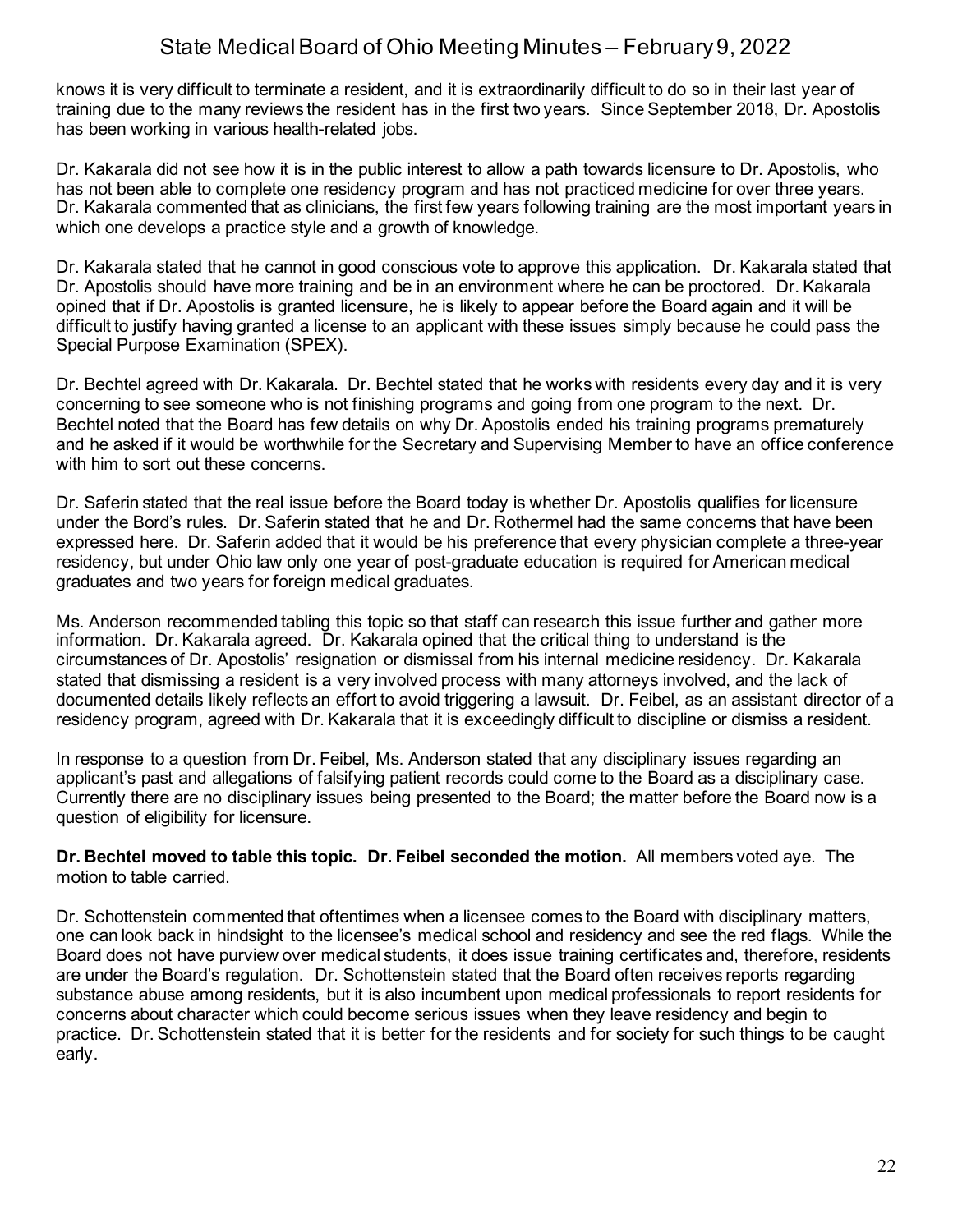## **Advisory Council Reports**

### Physician Assistant Policy Committee

Dr. Feibel stated that the Physician Assistant Policy Committee (PAPC) met virtually on February 4, 2022. A legislative update was provided. Ms. Anderson provided a general overview of pending rules and discussed the draft telehealth rules, draft light-based medical device rules, and draft weight-loss prescribing rules. Ms. Anderson answered questions and took comments from the Committee. The comments from the PAPC will be considered as the Board continues to work on the draft rules, and updates will be given to the PAPC as the rules progress through the promulgation process. Michell McDiffet, President of the Ohio Association of Physician Assistants, also provided an update from her organization.

## Massage Therapy Advisory Council

Dr. Saferin stated that the Massage Therapy Advisory Council (MTAC) held its first meeting on February 7, 2022. The first topic of discussion was the role of MTAC and the role and responsibilities of the Board. A legislative update was provided, with emphasis on Senate Bill 55 which, if passed, will require licensure for anyone practicing massage in Ohio. Dr. Saferin noted that MTACC displayed 100% interest in that bill passing.

MTAC welcomed Laura Embleton, Government Relations Director for the Associated Bodywork and Massage Professionals, and James Specker, Senior Director for Industry and Government Relations at the American Massage Therapy Association (AMTA). Ms. Embleton and Mr. Specker each gave brief comments. Melissa Ryan, president of the Ohio chapter of the AMTA, gave a short update.

Ms. Anderson provided an overview of the administrative rule process. Ms. Anderson discussed several draft rules pertaining to massage therapy and solicited comments. MTAC engaged in a robust conversation about the draft rules. Mr. Turek answered questions regarding licensure. Dr. Saferin commented that Ms. Anderson and Mr. Turek did an excellent job.

Ms. Montgomery thanked Ms. Reardon and the rest of the staff for their work on the advisory councils.

## **PROBATIONARY REPORTS AND REQUESTS**

## **Office Conference Reviews**

Dr. Schottenstein noted that probationer Michele Walsh, M.D., has a fairly substantial record of noncompliance with her probationary requirements. According to Dr. Walsh, she is trying to get on-track on setting alarms on her phone regarding drug testing. Dr. Schottenstein asked about the procedure that is followed with this many tests have been missed. Ms. Dorcy answered that missed tests are addressed in a number of ways, including reaching out to the lab to discuss different ways of testing. This issue is also addressed in the new Compliance guidelines. Regarding Dr. Walsh specifically, Ms. Dorcy stated that she will look into that case and report back.

**Dr. Soin moved to approve the Compliance staff's Reports of Conferences for January 3, 10, and 11, 2022. Dr. Johnson seconded the motion.** All members voted aye, except Dr. Rothermel, Dr. Saferin, and Dr. Bechtel, who abstained. The motion carried.

### **Probationary Requests**

#### **Dr. Johnson moved to approve the Secretary and Supervising Member's recommendations for the following probationary requests:**

a) Michael H. Anikeev, M.D.: Request for reduction in frequency of psychiatric treatment to quarterly.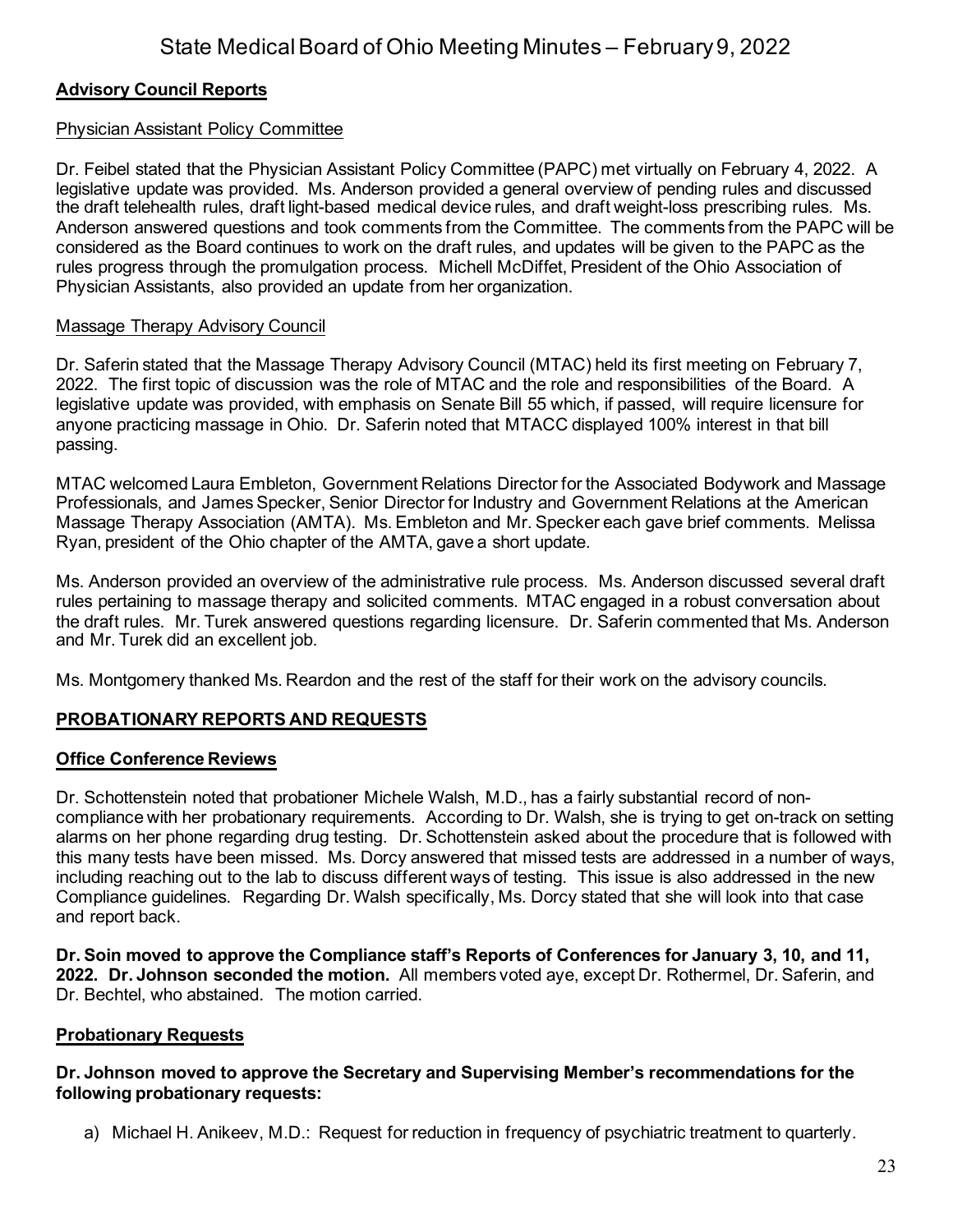- b) Jennifer D. Bahner, M.D.: Request for approval of Timothy H. Warneka, M.Ed., to serve as the new mental health provider.
- c) Philicia S. Duncan, M.D.: Request for release from the terms of the January 11, 2017 Board Order.
- d) Andrew P. Feiner, M.D.: Request for release from the terms of the May 12, 2021 Consent Agreement.
- e) James George Lamphear, M.D.: Request for release from the terms of the February 8, 2017 Step II Consent Agreement.
- f) Adam N. Leid, D.O.: Request for approval of Michael W. Shore, M.D. to complete a return-to-work assessment, required for reinstatement; approval of David Steinman, M.D. to serve as the treating psychiatrist and to complete the psychiatric return-to-work assessment, required for reinstatement; and approval of weekly counseling sessions with Beverly Walton to complete the aftercare requirement.
- g) Muyuan Ma, M.D.: Request for release from the terms of the June 13, 2018 Board Order.
- h) James T. Murphy, M.D.: Request for approval of the course *Medical Record Keeping Seminar*, offered by the Center for Personalized Education for Physicians (CPEP), to fulfill the medical records course requirement.
- i) Marios D. Papachristou, M.D.: Request for Approval of George Lloyd, M.D., to complete a return to work assessment, required for license reinstatement; and approval of the Pennsylvania Physicians Health Program to conduct the drug screen monitoring.
- j) Jon B. Silk, Jr., M.D.: Request for discontinuance of the drug log requirement; and reduction in recovery meeting attendance to two per week with a minimum of 10 per month.
- k) Jared A. Warren, D.O.: Request for discontinuance of the drug log requirement; and discontinuance of the chart review requirement.
- l) Scott R. Welden, M.D.: Request for reduction in drug testing frequency to a minimum of two times per month; and reduction in weekly recovery meeting attendance to two meetings per week with a minimum of 10 meetings per month.
- m) Virginia F. Wright, M.D.: Release from the terms of the October 13, 2021 Consent Agreement.

### **Dr. Feibel seconded the motion.** A vote was taken:

| Dr. Rothermel     | Abstain |
|-------------------|---------|
| Dr. Saferin       | Abstain |
| Mr. Giacalone     |         |
| Dr. Soin          |         |
| Dr. Schottenstein |         |
| Dr. Johnson       |         |
| Mr. Gonidakis     |         |
| Dr. Kakarala      |         |
| Dr. Feibel        |         |
| Dr. Reddy         |         |
| Dr. Bechtel       | Abstain |
| Ms. Montgomery    |         |

The motion carried.

### **ADJOURN**

**Dr. Saferin moved to adjourn the meeting. Dr. Feibel seconded the motion.** All members voted aye. The motion carried.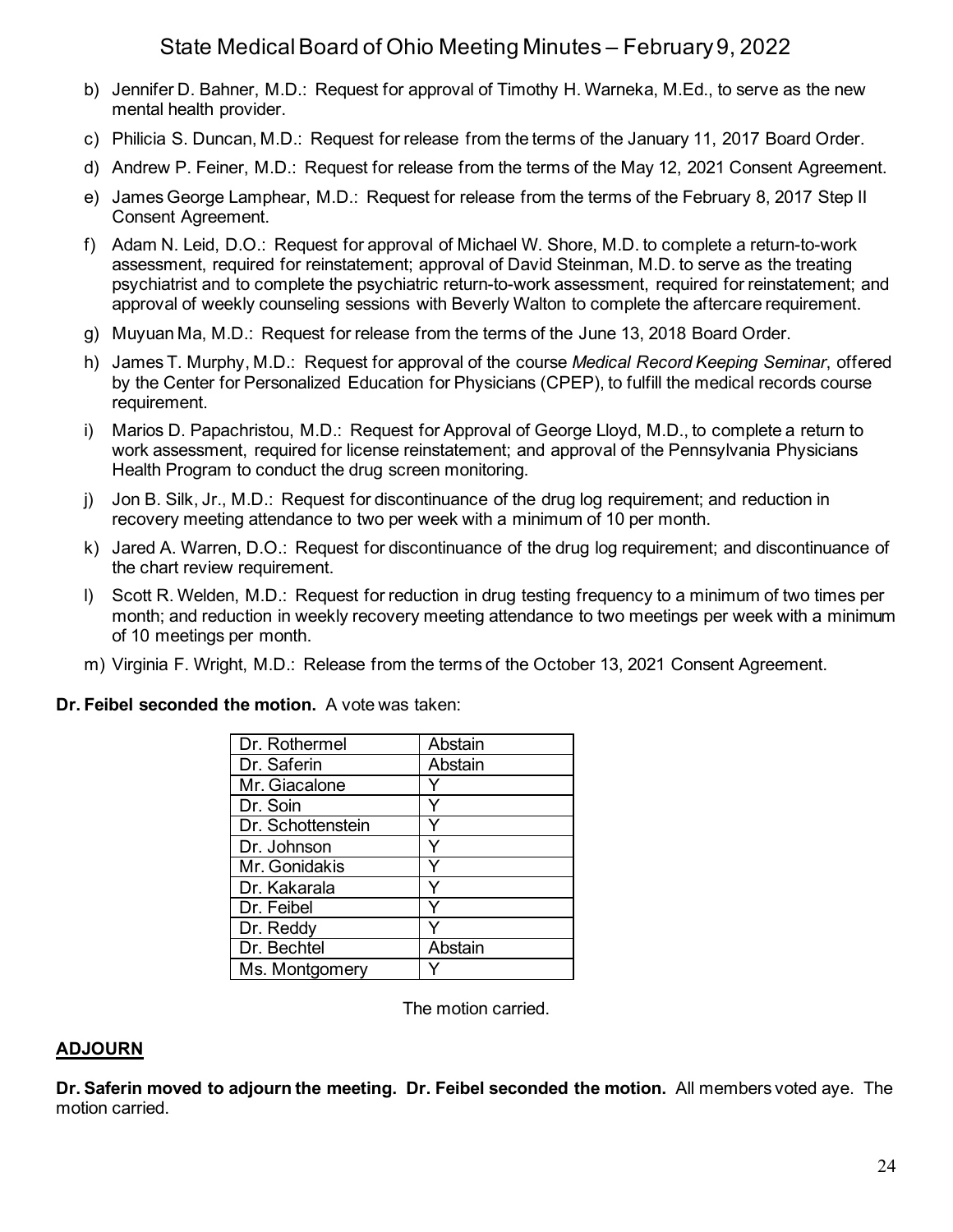The meeting adjourned at 2:57 p.m.

We hereby attest that these are the true and accurate approved minutes of the State Medical Board of Ohio meeting on February 9, 2022, as approved on March 9, 2022.

 $L$ Betty Montgomery, President

Hem P. Kokhenmel

Kim G. Rothermel, M.D., Secretary

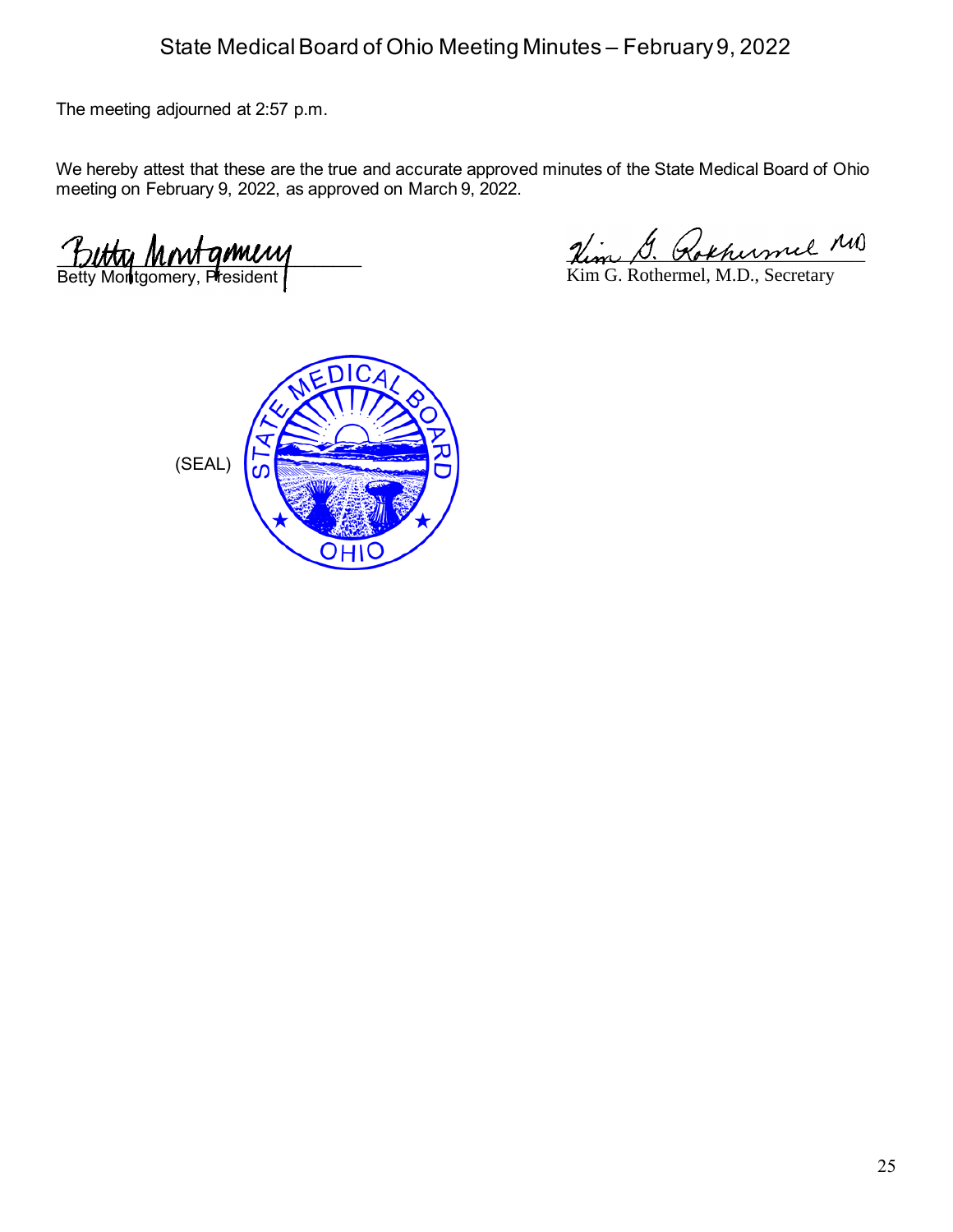

30 East Broad Street, 3rd Floor Columbus, Ohio 43215 (614) 466-3934 med.ohio.gov

State Medical Board of Ohio

# **COMPLIANCE COMMITTEE MEETING**

**February 9, 2022**

30 E. Broad Street, 3rd Floor, Administrative Hearing Room, Columbus, OH 43215

| <b>Members:</b>                     | Staff:                                       |
|-------------------------------------|----------------------------------------------|
| Betty Montgomery, Chair             | Stephanie Loucka, Executive Director         |
| Robert Giacalone, R.Ph., J.D.       | Kimberly Anderson, Chief Legal Counsel       |
| Michael Schottenstein, M.D.         | Brandi Dorcy, Chief of Compliance            |
| Harish Kakarala, M.D.               | Amy Pridday, Compliance Manager              |
|                                     | Rebecca Marshall, Chief of Quality Assurance |
| <b>Other Board Members present:</b> | Benton Taylor, Board Parliamentarian         |
| Kim Rothermel, M.D.                 |                                              |
| Bruce Saferin, D.P.M.               |                                              |
| Mark Bechtel, M.D.                  |                                              |
| Jonathan Feibel, M.D.               |                                              |
| Yeshwant Reddy, M.D.                |                                              |

The meeting was called to order at 9:05 a.m.

#### **Adjourn**

**Dr. Schottenstein moved to adjourn the meeting. Dr. Kakarala seconded the motion.** All members voted aye. The motion carried.

#### **Compliance Program Updates**

Ms. Montgomery stated that Ms. Dorcy and her staff have worked very hard on the draft documents that the Committee reviewed last month. The memo in the meeting materials explains the updates to the documents, which reflect the Committee's discussion last month.

The document for return-to-work assessments now includes a licensee acknowledge statement to ensure the evaluation is impartial, and a template for the letter so there can be a similar form in all reports the Board receives.

The physician monitoring tool has been updated to eliminate the question on whether the monitor is being paid; that information can be obtained from conversation with the licensee during office conferences. The Compliance staff has also created a report template which makes those reports uniform. An additional edit has been made to the guideline document to clarify the requirements relating to the physician's' management of his or her practice or care.

The only update to the document on chaperones was to include the duty-to-report statement on the application, as well as the duty-to-report obligations required by other licensing board if there are any involved.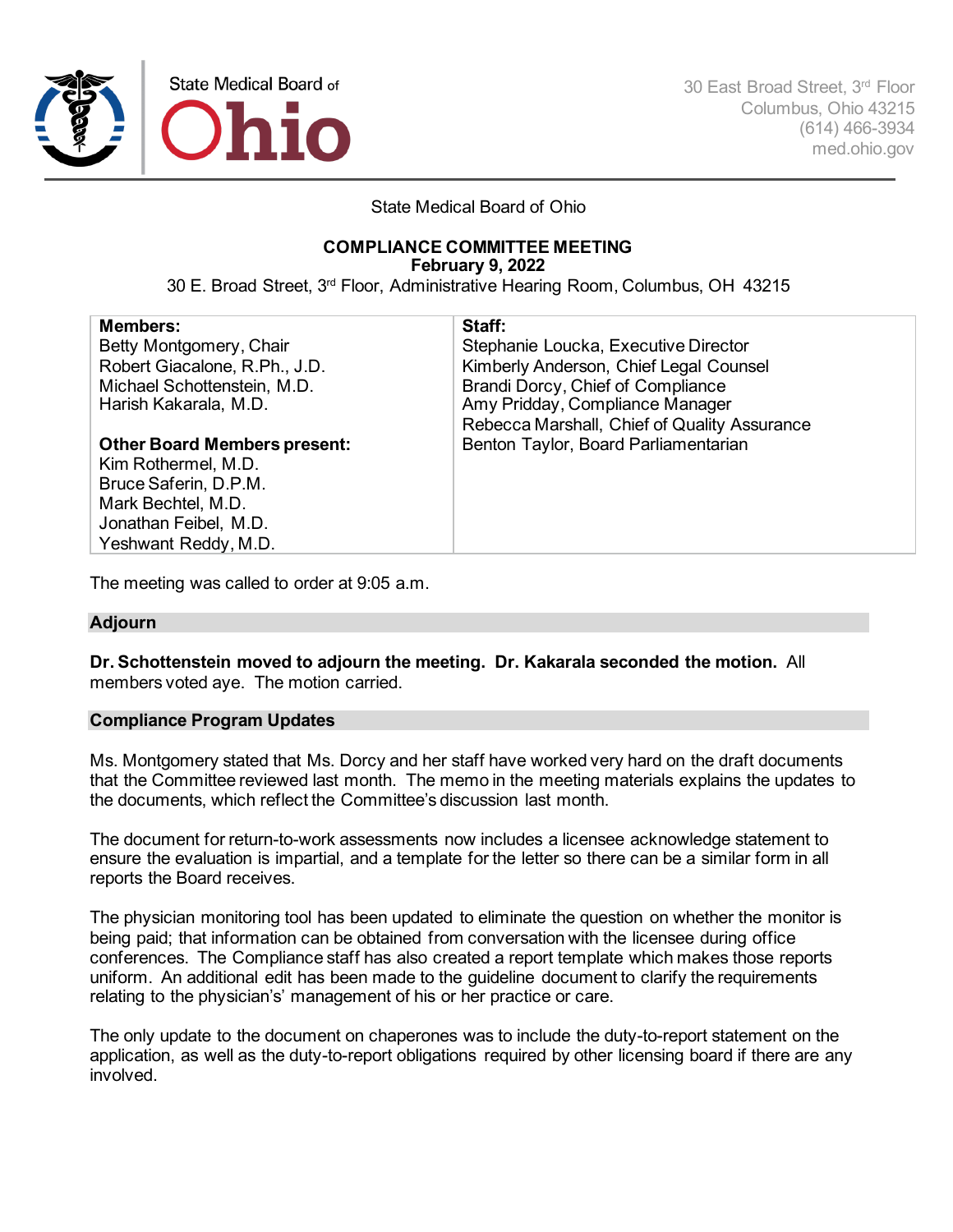Ms. Montgomery commented that the Compliance staff has done a great job on these documents.

Ms. Dorcy stated that the next step is implementation. The guidelines will be sent to licensees in the Compliance program, as well as to monitors and chaperones, and confirmation of receipt will be obtained for each. There will be a 30-day window for implementation of the new guidelines.

#### **Adjourn**

**Mr. Giacalone moved to adjourn the meeting. Dr. Kakarala seconded the motion.** All members voted aye. The motion carried.

The meeting was adjourned at 9:11 a.m.

bt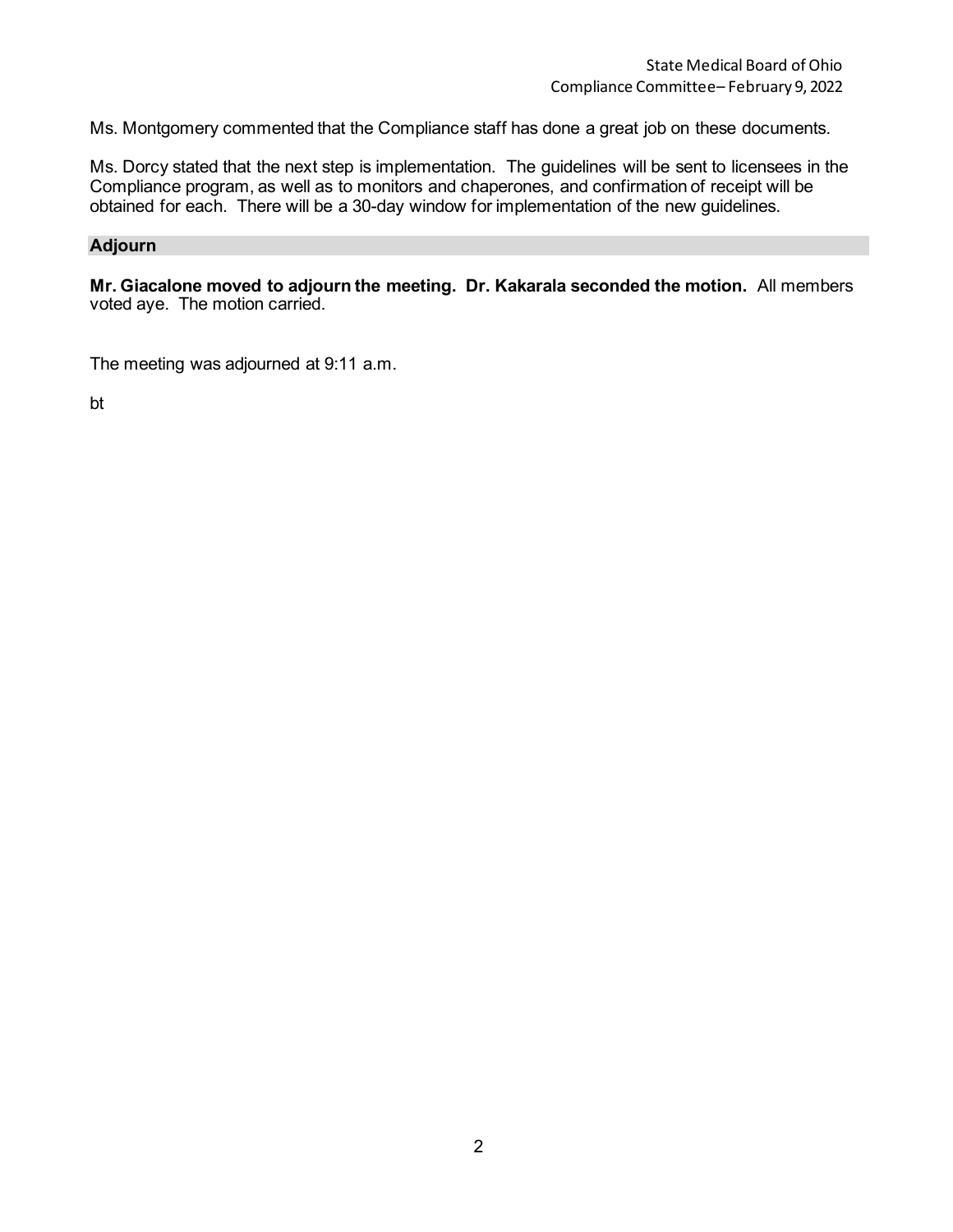

30 East Broad Street, 3rd Floor Columbus, Ohio 43215 (614) 466-3934 med.ohio.gov

State Medical Board of Ohio

#### **MEDICAL MARIJUANA COMMITTEE MEETING**

**February 9, 2022**

via live-streamed video conference

| <b>Members:</b>                                                                      | Staff:                                                                                                                                                                                    |
|--------------------------------------------------------------------------------------|-------------------------------------------------------------------------------------------------------------------------------------------------------------------------------------------|
| Amol Soin, M.D., Chair                                                               | Stephanie Loucka, Executive Director                                                                                                                                                      |
| Mark Bechtel, M.D.                                                                   | Kimberly Anderson, Chief Legal Counsel                                                                                                                                                    |
| Robert Giacalone, R.Ph., J.D.<br>Michael Schottenstein, M.D.<br>Yeshwant Reddy, M.D. | Brandi Dorcy, Communications Liaison<br>Jerica Stewart, Communications & Outreach<br>Administrator<br>Rebecca Marshal, Chief of Quality Assurance<br>Benton Taylor, Board Parliamentarian |
|                                                                                      |                                                                                                                                                                                           |

The meeting was called to order at 3:06 p.m.

#### **Petitions for Additional Qualifying Conditions Review and Discussion**

Dr. Soin stated that between November 1 and December 31, 2020, the Board received 30 petitions to add new qualifying conditions to the list of conditions that may be treated with medical marijuana. Dr. Soin stated that under the Board's rules, as outlined in 4731-31-05, Ohio Administrative Code, petitions must meet the following criteria:

- The name and contact information for the person submitting the petition.
- The specific disease or condition requested to be added as a qualifying condition.
- Information from experts who specialize in the study of the disease or condition.
- Relevant medical or scientific evidence pertaining to the disease or condition.
- Consideration of whether conventional medical therapies are insufficient to treat or alleviate the disease or condition.
- Evidence supporting the use of medical marijuana to treat or alleviate the disease or condition, including journal articles, peer-reviewed studies, and other types of medical or scientific documentation.
- Letters of support provided by physicians with knowledge of the disease or condition.

The petitions have been separated into three categories.

#### **Category I: Does Not Appear to Meet**

The Board received three petitions that do not appear to meet the requirements for a petition: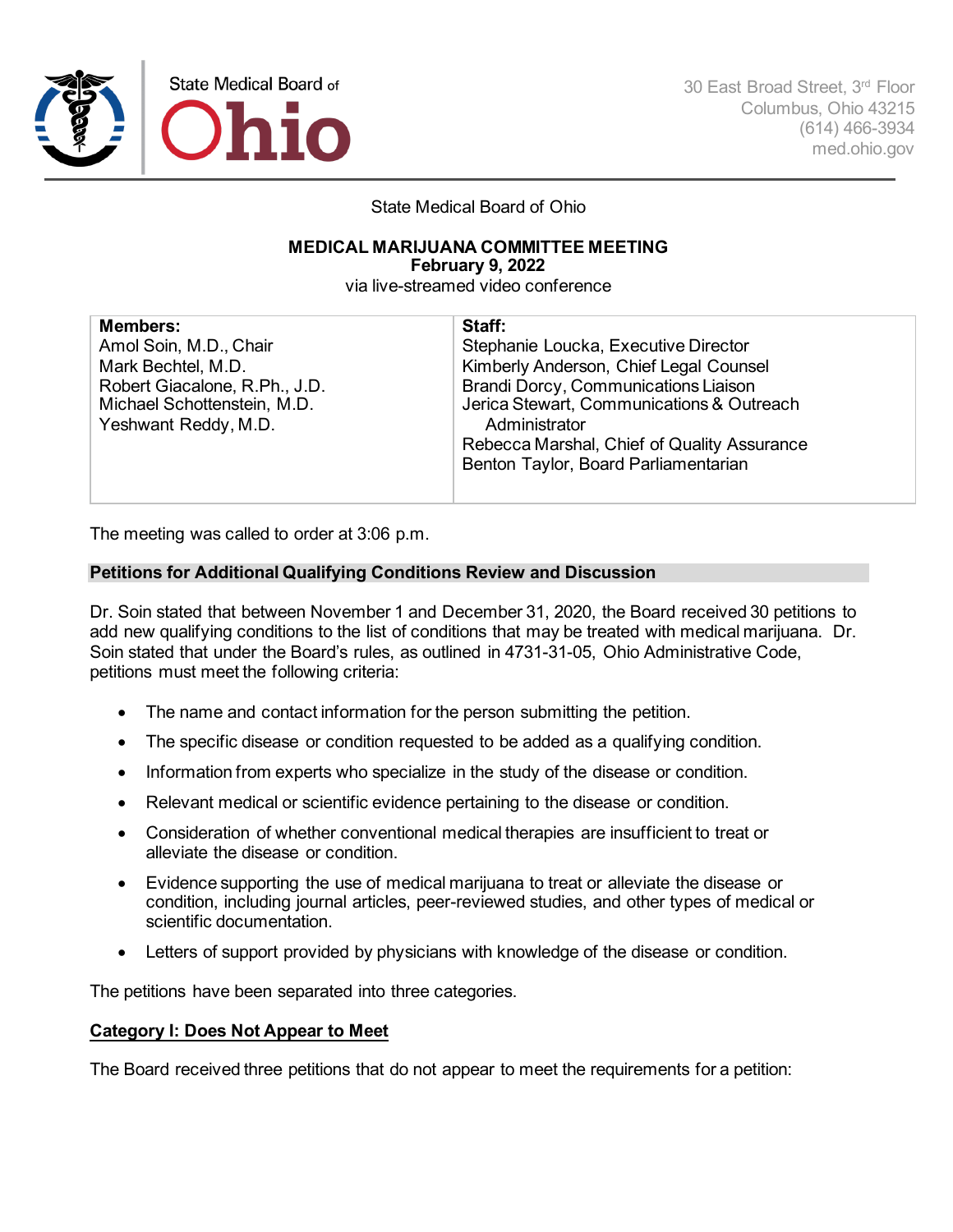- **Gilbert's Disease:** The petition lacked a physician letter of support.
- **Anxiety:** The petition lacked relevant scientific evidence and a physician letter of support.
- **Bipolar, Anxiety, Depression, Sleep Disorder:** The petition lacked relevant scientific evidence and a physician letter of support.

#### **Category II: May Already Be Covered**

The Board received one petition that does not appear to meet the requirements for a petition, but the conditions may be covered by statute. In previous years, after the Committee rejected the Category III [II] petitions, Board staff at the Committee's direction sent correspondence to the petitioners to direct the petitioner to appropriate resources for their condition.

**Degenerative Disk Disease, Chronic Pain, PTSD:** Post-Traumatic Stress Disorder and pain that is either chronic and severe or intractable are currently recognized as a qualifying condition.

#### **Category III:**

The Board received five petitions for conditions that may meet the requirements to add a qualifying condition.

Pursuant to Ohio Administrative Code 4731-32-05, "any petition for a condition that has previously been reviewed by the board and rejected will not be considered by the board unless new scientific research that supports the request is offered."

Dr. Soin noted that of the conditions in this category, opioid use disorder, insomnia, and autism spectrum disorder have been previously reviewed and rejected by the Board. Lupus has not been previously considered. Dr. Soin stated that part of the disease process for lupus is a chronic intractable pain syndrome, which may mean that it is already covered by statute and could be considered part of Category II.

#### **Discussion of Petitions**

#### **Dr. Bechtel moved to reject the petitions that are in Category I and Category II. Dr. Reddy seconded the motion.**

Dr. Soin stated that if the Category II petitions are rejected, the Board will send correspondence to the petitioners informing them that the condition may already be covered by current statute.

**A vote was taken on Dr. Bechtel's motion.** All members voted aye. The motion carried.

#### Lupus

Regarding the petition for lupus, Dr. Schottenstein agreed with Dr. Soin's comments Dr. Schottenstein opined that the Committee would be correct to move that petition into Category II because chronic pain is a symptom of lupus.

Dr. Bechtel observed that one of the petitioner's cited articles, "Medical Nonadherence, Cannabis Use, and Renal Outcome in Systemic Lupus Erythematosis," showed a significant increase in mortality,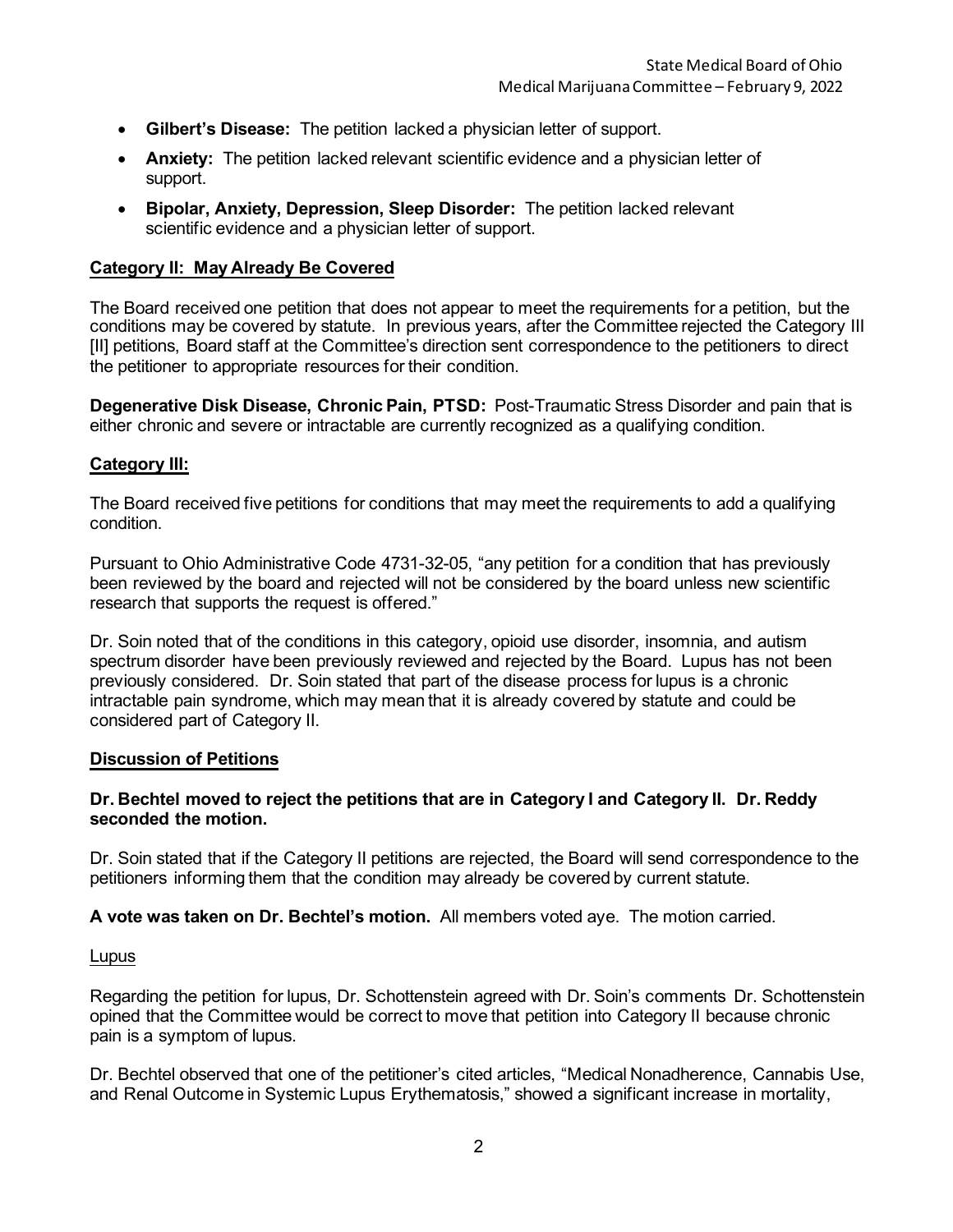predominately due to non-adherence to therapy. In other words, patients with systemic lupus erythematosus (SLE) using concomitant cannabis had lower adherence to their prescribed medication, but had bad outcomes, specifically increased renal disease and mortality. This raises some concern about what the overall outcome of that might be.

Dr. Soin stated that as a pain management specialist, he knows that SLE is difficult to treat with current modalities, including opioids and narcotics, and there is not a good nerve block for it. Dr. Soin opined that in certain scenarios, medical marijuana could be beneficial from a pain standpoint.

Dr. Bechtel commented that there is a large spectrum of lupus. For those with cutaneous lupus, it is predominately a skin disease, and this accounts for a large percentage of patients with lupus. Those with cutaneous lupus have no pain and very few joint symptoms. Ongoing research suggests that cannabis may help cutaneous lupus, but solid conclusions are probably a year away. The more severe systemic lupus involves symptoms such as arthritis, renal disease, and significant joint pain.

The Committee discussed the lupus petition thoroughly. Dr. Soin suggested moving the petition into Category II due to the chronic pain associated with systemic lupus and correspond with the petitioner. Dr. Soin further suggested that the matter could be sent for expert review at a future date when there could be more data on the use of medical marijuana in treating non-painful cutaneous lupus. The Committee agreed.

**Dr. Bechtel moved to move the petition for lupus into Category II for rejection and correspondence with the petitioner. Dr. Reddy seconded the motion.** All members voted aye. The motion carried.

#### Opioid Use Disorder

Dr. Soin stated that the Committee has reviewed opioid use disorder in the past. The current petitions for opioid use disorder include evidence, but Dr. Soin was uncertain if the evidence was new or persuasive compared to what has already been reviewed. Dr. Soin acknowledged that cannabis could be useful for some people with opioid use disorder, but the last time the Committee reviewed this topic it seemed that the risks outweighed the benefits. Mr. Giacalone stated that he did not find the new evidence to be persuasive.

#### Insomnia

Dr. Soin stated that this condition has also been reviewed previously by the Committee, and that petition was rejected due to assessment of the risk/benefit ratio. While it had appeared that medical marijuana could be helpful for some with insomnia, approval did not seem to be in the best interest of the public. The new petition includes evidence, but Dr. Soin was not sure it was persuasive enough to overturn the Committee's previous arguments.

Dr. Bechtel noted the article "Marijuana for Insomnia?" By Gary Wenk, Ph.D., which showed that medical marijuana did not improve the quality of sleep or reduce severe insomnia, and that it increase lighter or non-REM sleep ad decreased the about of time in REM sleep. Dr. Soin stated that he had the opportunity and privilege to serve with Dr. Wenk on the Ohio Marijuana Commission, and he knows that Dr. Wenk is a marijuana advocate who advocates for access and use. Dr. Soin found it very persuasive that Dr. Wenk does not feel that medical marijuana is helpful for insomnia.

#### Autism Spectrum Disorder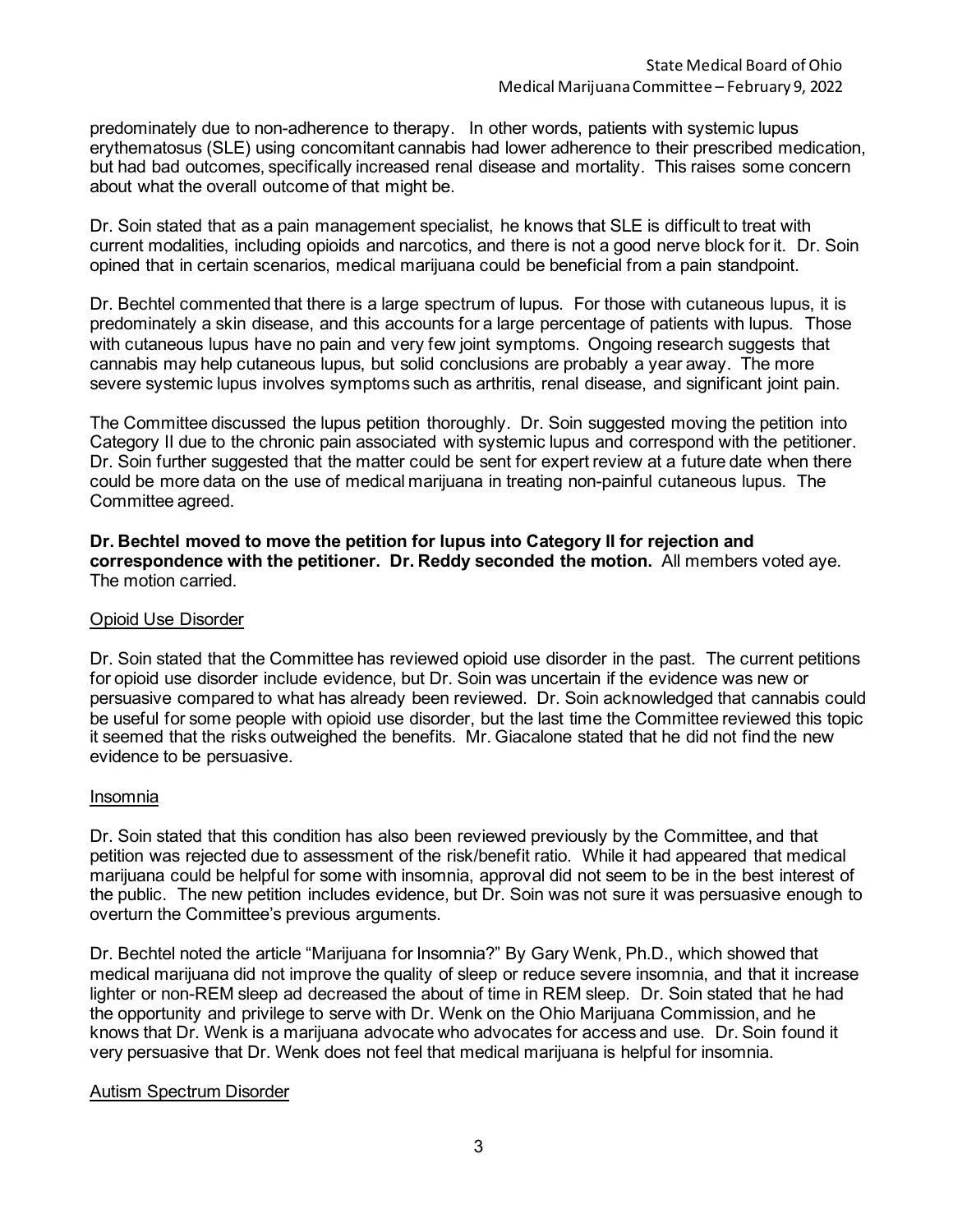Dr. Soin stated that the Committee has reviewed this condition many times before and discussed it with experts. The Committee is aware of the issues that occur with autism and how difficult it can be for the patient and their parents. The Committee is sensitive to case reports and anecdotes of how medical marijuana has been helpful for some people.

On the Committee's last review, an expert persuasively expressed that medical marijuana could be harmful to the developing brain, particularly of a child with autism. The current petition contains new evidence.

Dr. Bechtel observed that one of the submitted articles, "Real Life Experience of Medical Cannabis Treatment in Autism: Analysis of Safety and Efficacy." The "Conflicts of Interest" section indicated that the lead author, Lihi Bar-Lev Schleider, is employed by Tikun-Olam Ltd., which is a major marijuana growing operation which dispenses marijuana throughout the world. Consequently, the lead author benefits directly for the selling of these products.

Dr. Bechtel stated that another article, "Medicinal Cannabis in Children and Adolescents with Autism Spectrum Disorder: A Scoping Review" by Sarah Fletcher, et. al., was published in 2021. The article made general comments about eight studies which they said showed substantial behavior and symptom improvement on medicinal cannabis with 61% to 93% showing improvement. Dr. Soin also found that article to be persuasive.

Mr. Giacalone asked if experts at Nationwide Children's Hospital could be asked to opine on this matter, noting that their comments in the past had been very helpful. Ms. Loucka stated that any petition the Committee moves forward on will be sent to stakeholders for comment, and the staff can specifically reach out to Nationwide Children's Hospital for their input. Dr. Schottenstein asked that Cincinnati Children's Hospital and the Ohio Psychiatric Physicians Association also be contacted for comment.

Ms. Loucka commented that the Board could choose to act as its own expert in this matter, especially since this condition has been discussed several times before. Dr. Soin commented that he personally does not feel he is qualified to be an expert on the subtle nuances of autism spectrum disorder. Dr. Schottenstein noted that it has been a while since the Committee has gotten expert review of autism spectrum disorder and felt that obtaining expert testimony again at this time would be appropriate.

#### Summary of Reviews

Dr. Schottenstein opined that expert opinion should be obtained for the petitions for autism spectrum disorder and opioid use disorder. Dr. Schottenstein further opined that there is not enough compelling evidence to support obtaining further review for the petition for insomnia.

**Dr. Bechtel moved to reject the petition for insomnia. Dr. Reddy seconded the motion.** All members voted aye. The motion carried.

**Dr. Schottenstein moved to move forward with expert review for the petition for autism spectrum disorder. Mr. Giacalone seconded the motion.** All members voted aye. The motion carried.

**Mr. Giacalone moved to move forward with expert review for the petitions for opioid use disorder. Dr. Schottenstein seconded the motion.** All members voted aye. The motion carried.